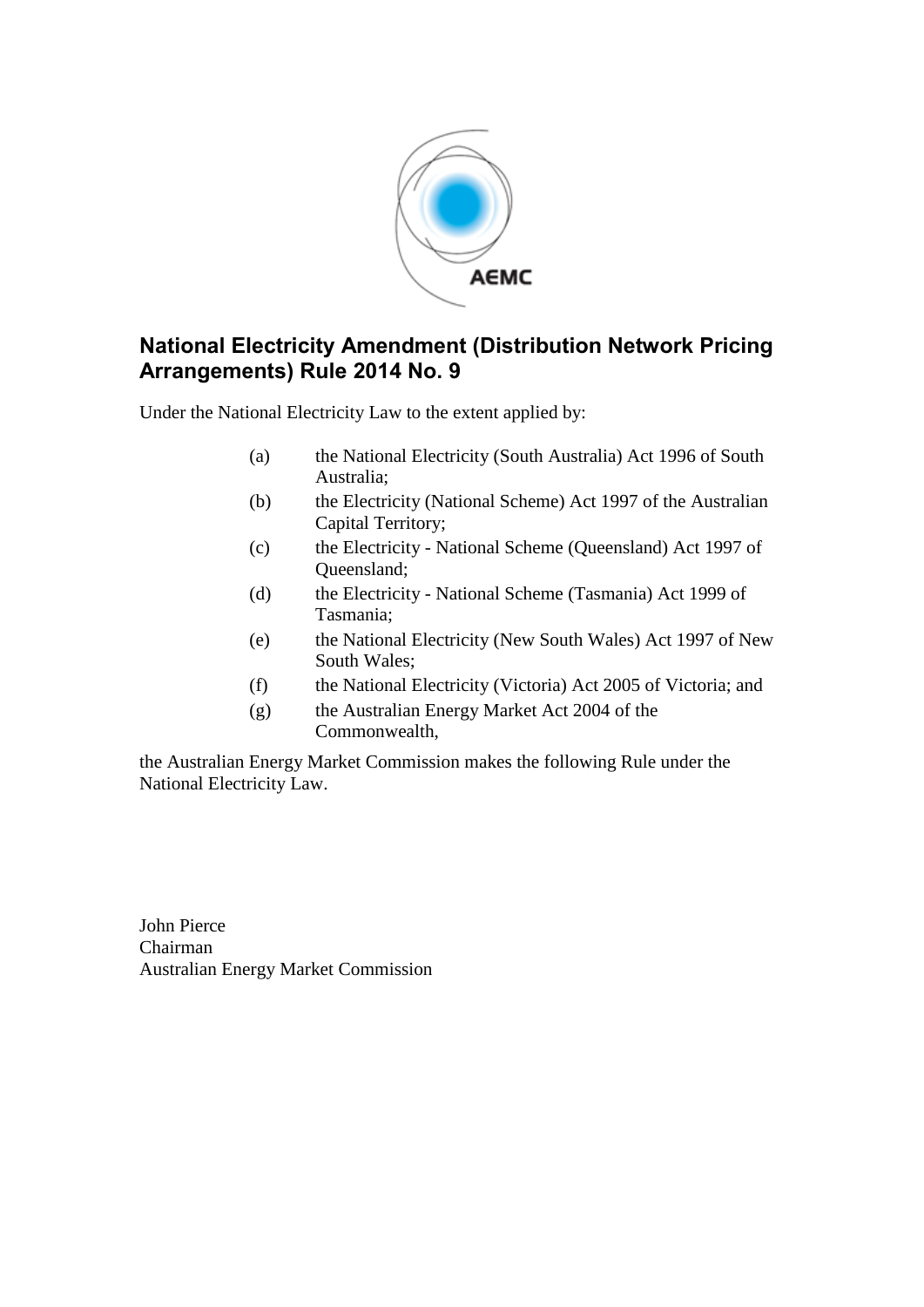## **National Electricity Amendment (Distribution Network Pricing Arrangements) Rule 2014 No. 9**

### **1 Title of Rule**

This Rule is the *National Electricity Amendment (Distribution Network Pricing Arrangements) Rule 2014 No.9*.

### **2 Commencement**

Schedules 1, 3 and 4 commence operation on 1 December 2014.

Schedule 2 commences on 1 January 2017.

### <span id="page-1-0"></span>**3 Amendment of the National Electricity Rules**

The National Electricity Rules are amended as set out in [Schedule 1.](#page-2-0)

### <span id="page-1-1"></span>**4 Amendment of the National Electricity Rules**

The National Electricity Rules are amended as set out in [Schedule 2.](#page-17-0)

## <span id="page-1-2"></span>**5 Amendment of the National Electricity Rules**

The National Electricity Rules are amended as set out in [Schedule 3.](#page-18-0)

### **6 Savings and Transitional Amendments to the National Electricity Rules**

The National Electricity Rules are amended as set out in [Schedule 4.](#page-17-0)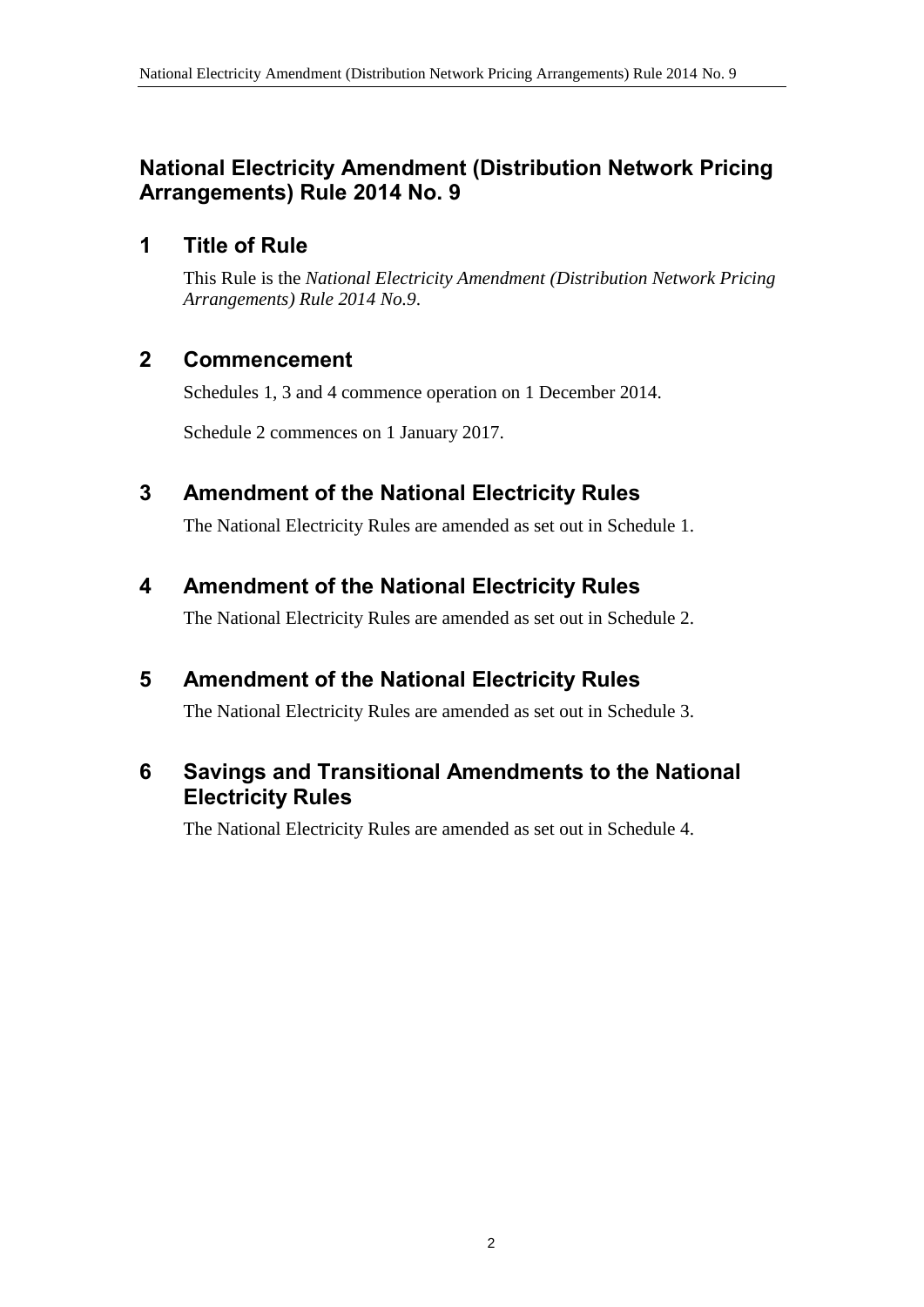# <span id="page-2-0"></span>**Schedule 1 Amendment to the National Electricity Rules**

(Clause 3)

# **[1] Part E Regulatory proposal**

In the heading for Part E, insert "and proposed tariff structure statement" after "proposal".

# **[2] Rule 6.8 Regulatory proposal**

In the heading for rule 6.8, insert "and proposed tariff structure statement" after "proposal".

# **[3] Clause 6.8.2 Submission of regulatory proposal**

In the heading for clause 6.8.2, insert "and tariff structure statement" after "proposal".

## **[4] Clause 6.8.2 Submission of regulatory proposal**

Omit clause 6.8.2(a) and substitute:

(a) A *Distribution Network Service Provider* must, whenever required to do so under paragraph (b), submit to the *AER* a *regulatory proposal* and a proposed *tariff structure statement* related to the *distribution services* provided by means of, or in connection with, the *Distribution Network Service Provider's distribution system*.

# **[5] Clause 6.8.2 Submission of regulatory proposal**

In clause 6.8.2(b), insert "and a proposed *tariff structure statement*" after "*regulatory proposal*".

## **[6] Clause 6.8.2 Submission of regulatory proposal**

Omit clause 6.8.2(c)(4) and substitute "**[Deleted]**".

# **[7] Clause 6.8.2 Submission of regulatory proposal**

In clause  $6.8.2(c)(5A)$ , omit "and".

# **[8] Clause 6.8.2 Submission of regulatory proposal**

In clause  $6.8.2(c)(6)$ , omit "." and substitute "; and".

## **[9] Clause 6.8.2 Submission of regulatory proposal**

After clause 6.8.2(c)(6), insert: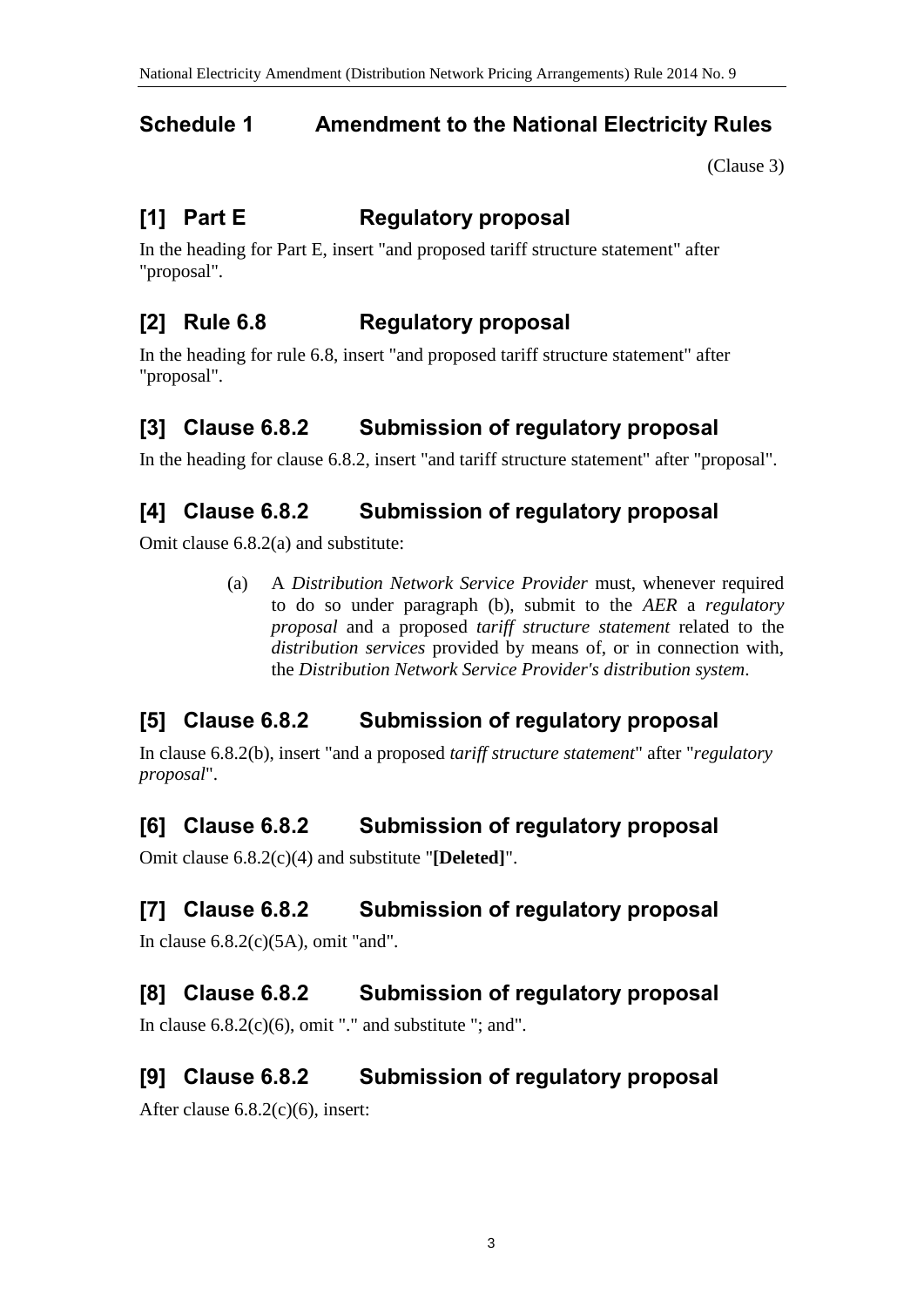- (7) a description (with supporting materials) of how the proposed *tariff structure statement* complies with the *pricing principles for direct control services* including:
	- (i) a description of where there has been any departure from the pricing principles set out in paragraphs 6.18.5(e) to (g); and
	- (ii) an explanation of how that departure complies with clause 6.18.5(c).

## **[10] Clause 6.8.2 Submission of regulatory proposal**

In clause 6.8.2(c1)(2), insert "in developing the *regulatory proposal*" after "consumers".

## **[11] Clause 6.8.2 Submission of regulatory proposal**

After clause 6.8.2(c1)(4), insert:

(c1a) The overview paper must also include a description of how the *Distribution Network Service Provider* has engaged with *retail customers* and *retailers* in developing the proposed *tariff structure statement* and has sought to address any relevant concerns identified as a result of that engagement.

## **[12] Clause 6.8.2 Submission of regulatory proposal**

After clause 6.8.2(d), insert:

- (d1) The proposed *tariff structure statement* must be accompanied by an *indicative pricing schedule*.
- (d2) The proposed *tariff structure statement* must comply with the *pricing principles for direct control services*.

## **[13] Clause 6.8.2 Submission of regulatory proposal**

In clauses 6.8.2(e) and (f), omit "is" after "*regulatory proposal*" and substitute "and a separate *tariff structure statement* are".

### **[14] Clause 6.9.1 Preliminary examination**

Omit clause 6.9.1 (excluding the heading) and substitute:

- (a) If the *AER* considers that:
	- (1) a *regulatory proposal* submitted by a *Distribution Network Service Provider*;
	- (2) a proposed *tariff structure statement* submitted by a *Distribution Network Service Provider*; or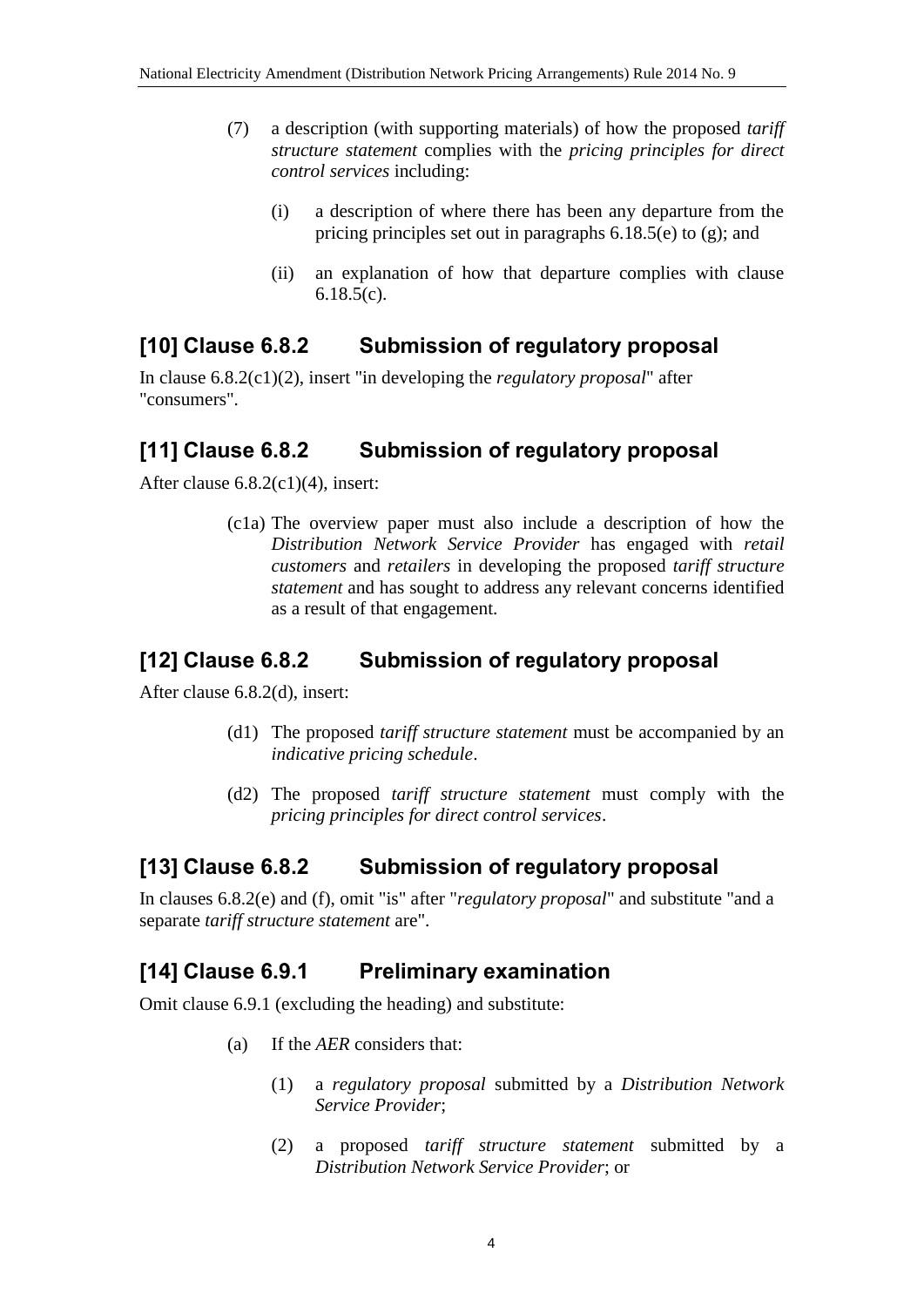(3) any information accompanying such a *regulatory proposal* or proposed *tariff structure statement*,

does not comply, in any respect, with a requirement of the Law or the *Rules*, the *AER* may notify the *Distribution Network Service Provider* that it requires resubmission of the relevant *regulatory proposal*, proposed *tariff structure statement* or accompanying information.

(b) The notice must be given as soon as practicable and must state why, and in what respects, the *AER* considers the *regulatory proposal*, proposed *tariff structure statement* or the accompanying information (as the case may be) to be non-compliant.

## **[15] Clause 6.9.2 Resubmission of proposal**

In clauses 6.9.2(a) and (b), omit "(or the accompanying information)" and substitute ", proposed *tariff structure statement* or the accompanying information (as the case may be)".

# **[16] Clause 6.9.3 Consultation**

Omit clause 6.9.3 (excluding the heading) and substitute:

- (a) Subject to the provisions of the Law and the *Rules* about the disclosure of *confidential information*, the *AER* must *publish*:
	- (1) a *regulatory proposal*;
	- (2) a proposed *tariff structure statement*; and
	- (3) any information accompanying such a *regulatory proposal* or proposed *tariff structure statement*,

submitted or resubmitted to it (as the case may be) by the *Distribution Network Service Provider* under clause 6.8.2 or 6.9.2, together with:

- (4) the *AER's* proposed *Negotiated Distribution Service Criteria* for the *Distribution Network Service Provider*; and
- (5) an invitation for written submissions on the documents and information referred to in sub-paragraphs (1) to (4),

after the *AER* decides that the *regulatory proposal*, proposed *tariff structure statement* and accompanying information comply (or that there is sufficient compliance) with the requirements of the Law and the *Rules*.

(b) The *AER* must *publish*: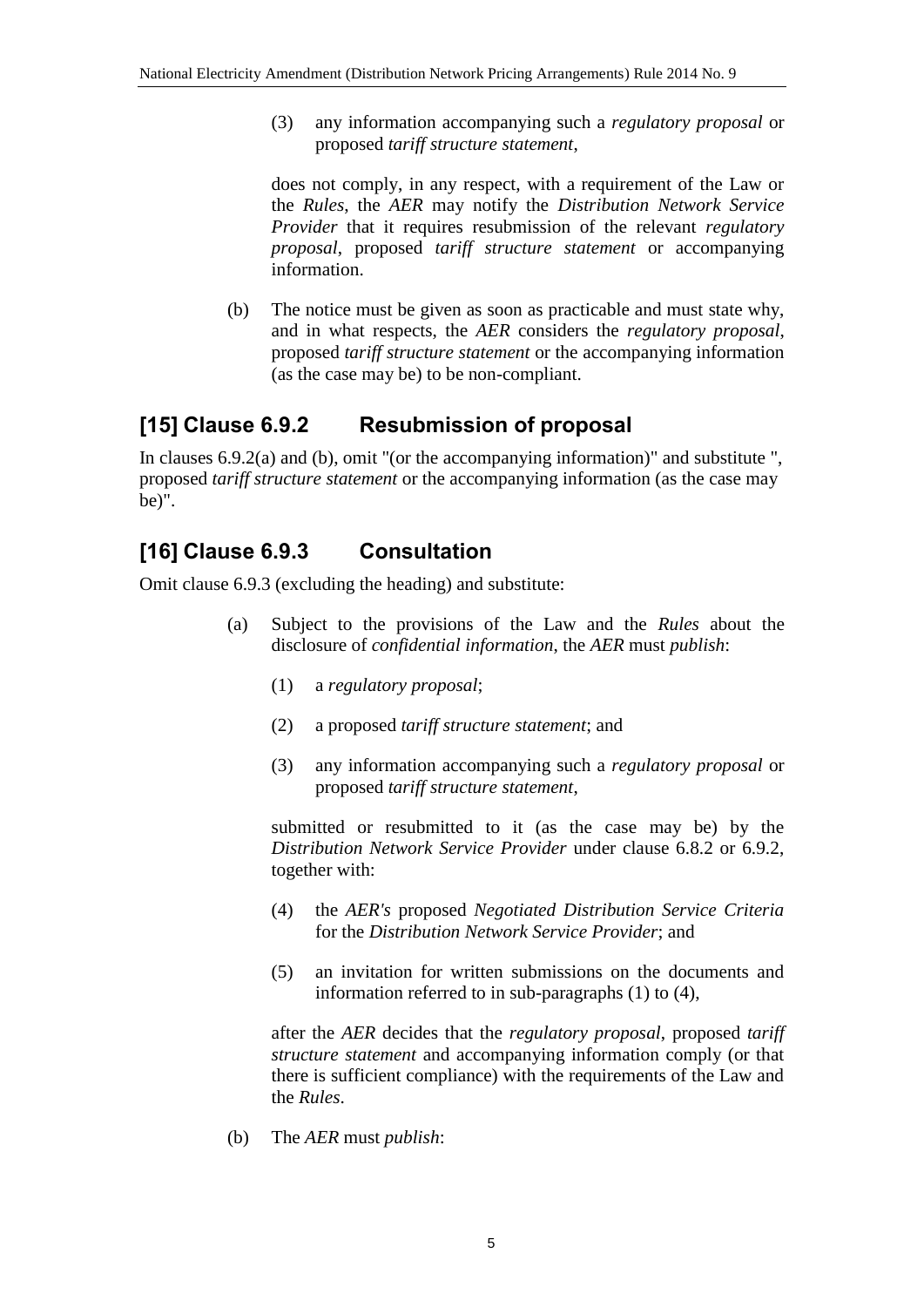- (1) an issues paper not more than 40 *business days* after the submission, under clause 6.8.2, of the documents and information, but not any resubmitted documents or information, referred to in sub-paragraphs  $(a)(1)$  to  $(a)(3)$ ;
- (2) an invitation for written submissions on the issues paper; and
- (3) an invitation to attend a public forum on the issues paper.
- (b1) The issues paper referred to in paragraph (b) must identify preliminary issues, whether or not arising out of the documents and information referred to in sub-paragraphs  $(a)(1)$  to  $(a)(3)$ , that the *AER* considers are likely to be relevant to its assessment of those documents or that information (however, nothing in this clause is to be taken as precluding the *AER* from considering other issues in making a distribution determination for the *Distribution Network Service Provider*).
- (b2) The *AER* must hold a public forum on the issues paper not more than 10 *business days* after the *publication* of the issues paper.
- (c) Any person may make a written submission to the *AER* on the documents and information referred to in sub-paragraphs (a)(1) to (a)(4) or the issues paper within the time specified in the invitations referred to in paragraphs (a)(5) and (b), which in each case must be not earlier than 30 *business days* after the *publication* of the issues paper.

## **[17] Clause 6.10.1 Making of draft distribution determination**

Omit clause  $6.10.1(b)(1)$  and (2) and substitute:

- (1) the information included in or accompanying the *regulatory proposal* and the proposed *tariff structure statement*;
- (2) written submissions on the issues paper received under clause 6.9.3 and on the documents and information referred to in sub-paragraphs 6.9.3(a)(1) to 6.9.3(a)(4); and

### **[18] Clause 6.10.3 Submission of revised proposal**

In clauses 6.10.3(a) and (d), insert "or a revised proposed *tariff structure statement* " after "*regulatory proposal*".

# **[19] Clause 6.10.3 Submission of revised proposal**

After 6.10.3(b), insert: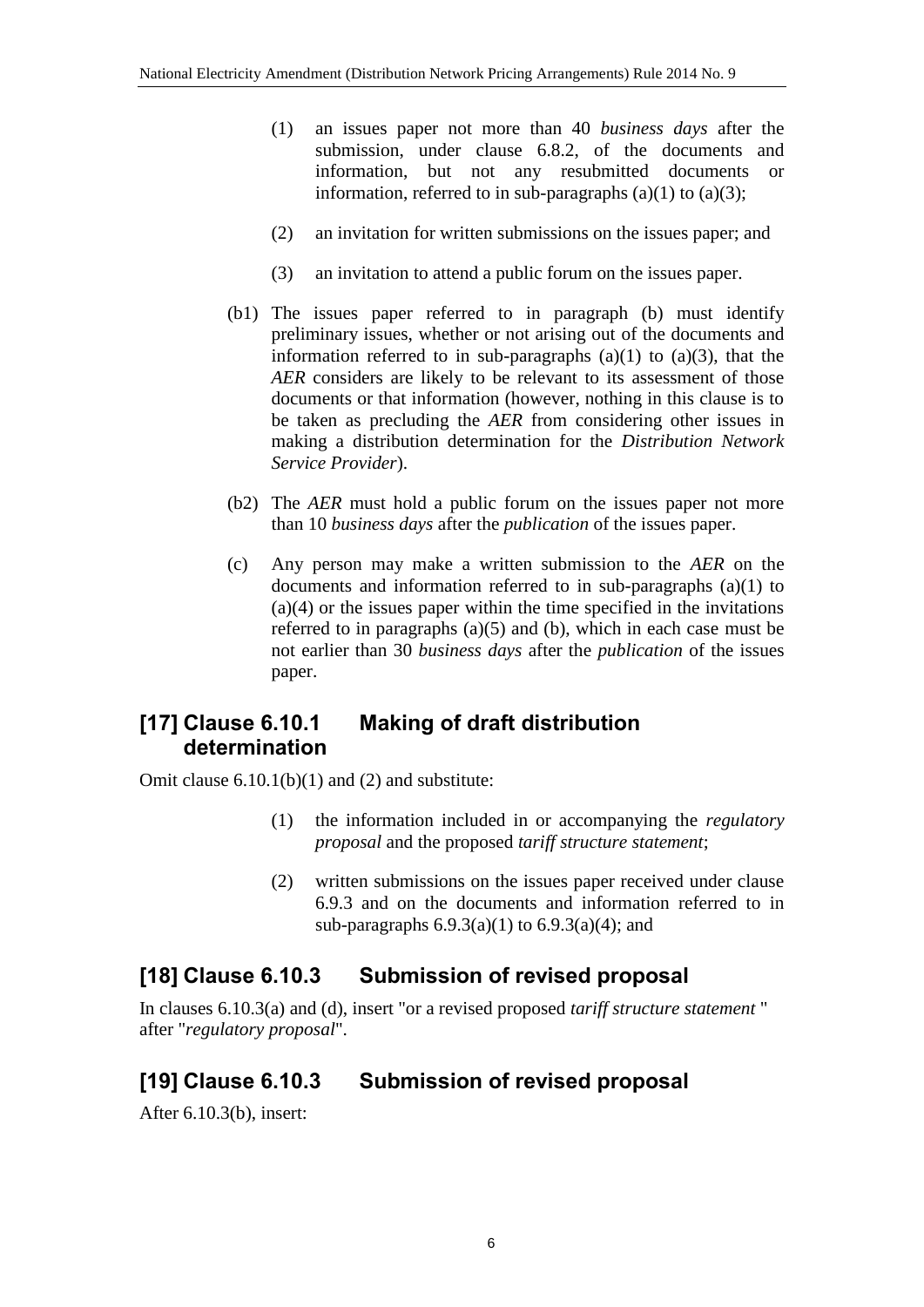(b1) A revised proposed *tariff structure statement* must comply with the *pricing principles for direct control services* and must be accompanied by a revised *indicative pricing schedule*.

## **[20] Clause 6.10.3 Submission of revised proposal**

In clause 6.10.3(e), insert "or the revised proposed *tariff structure statement*" after "*regulatory proposal*".

## **[21] Clause 6.10.4 Submissions on specified matters**

In clause 6.10.4, insert "or a revised proposed *tariff structure statement*" after "*regulatory proposal*".

## **[22] Clause 6.11.1 Making of distribution determination**

In clause 6.11.1(b)(1), insert "and the proposed *tariff structure statement*" after "*regulatory proposal*".

### **[23] Clause 6.11.1A Out of scope revised regulatory proposal or late submissions**

Omit clauses 6.11.1A(a) and (b) and substitute:

- (a) a summary of any revisions to the relevant *regulatory proposal* or proposed *tariff structure statement* that have been made in a revised *regulatory proposal* or revised proposed *tariff structure statement* that do not comply with clause 6.10.3(b), together with an indication of the amount of that information;
- (b) a summary of any submissions on the draft distribution determination, revised *regulatory proposal* or revised proposed *tariff structure statement* that were made by the *Distribution Network Service Provider* and that contain information that the *Distribution Network Service Provider* was entitled to incorporate in the revised *regulatory proposal* or the revised proposed *tariff structure statement* under clause 6.10.3(b), together with an indication of the amount of that information;

### **[24] Clause 6.11.1A Out of scope revised regulatory proposal or late submissions**

In clause 6.11.1A(d), omit "or revised *regulatory proposal*" and substitute ", revised *regulatory proposal* or revised proposed *tariff structure statement* ".

### **[25] Clause 6.11.1A Out of scope revised regulatory proposal or late submissions**

In the last sentence of clause 6.11.1A, insert ", proposed *tariff structure statement*" after "*regulatory proposal*".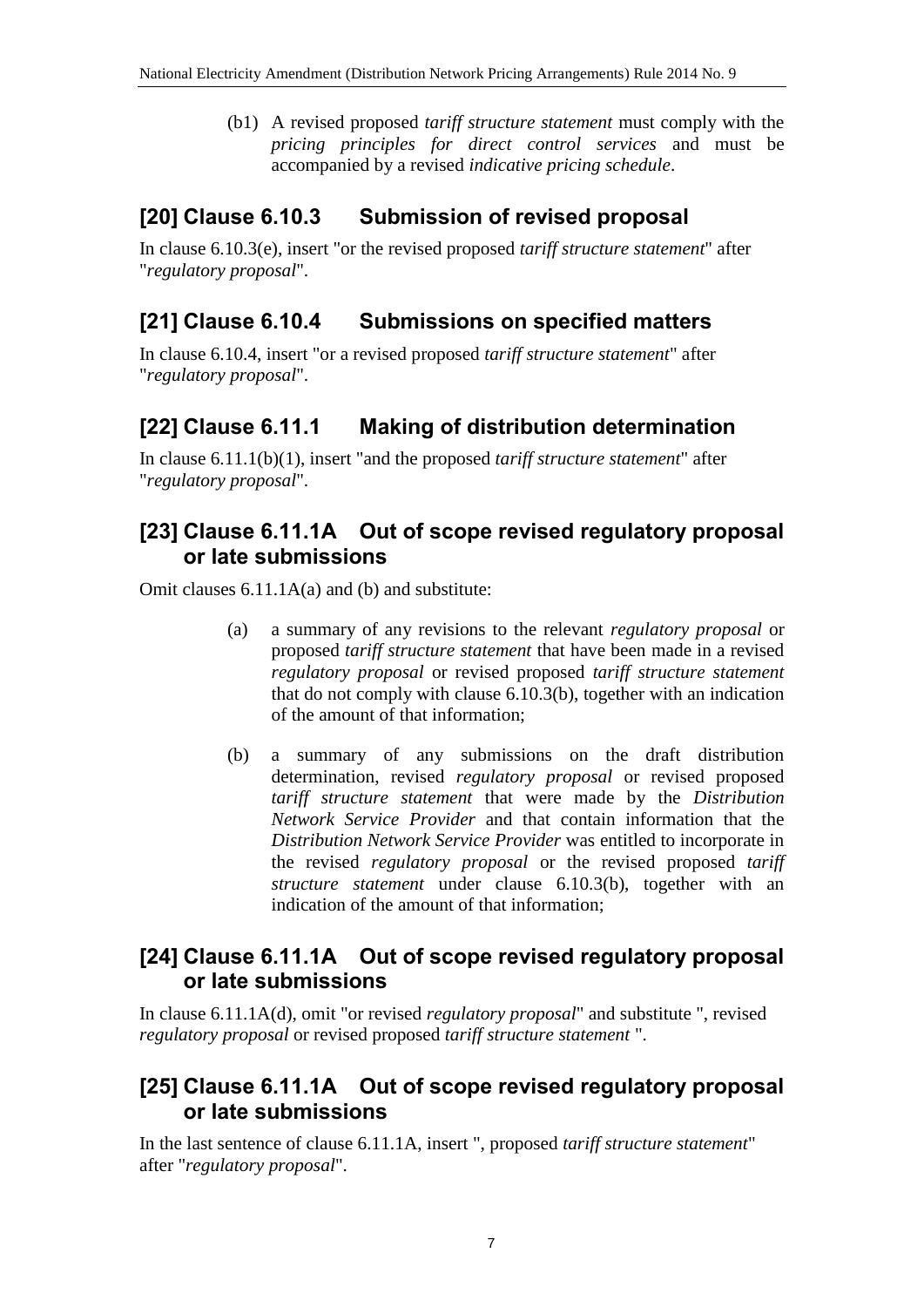## **[26] Clause 6.12.1 Constituent decisions**

After clause 6.12.1(14), insert:

(14A) a decision on the *Distribution Network Service Provider's* proposed *tariff structure statement*, in which the *AER* either approves or refuses to approve that statement;

### **[27] Clause 6.12.1 Constituent decisions**

In clause 6.12.1(17), insert "policies and" before "procedures".

### **[28] Clause 6.12.3 Extent of AER's discretion in making distribution determinations**

In clause 6.12.3(a), insert "or proposed *tariff structure statement*" after "*regulatory proposal*".

### **[29] Clause 6.12.3 Extent of AER's discretion in making distribution determinations**

After 6.12.3(j), insert:

- (k) The *AER* must approve a *Distribution Network Service Provider's* proposed *tariff structure statement* unless the *AER* is reasonably satisfied that the proposed *tariff structure statement* does not comply with the *pricing principles for direct control services* or other applicable requirements of the *Rules*.
- (l) If, in making a distribution determination in relation to a *Distribution Network Service Provider*, the *AER* refuses to approve the *Distribution Network Service Provider's* proposed *tariff structure statement*, the *AER* must include in that distribution determination an amended *tariff structure statement* which is:
	- (1) determined on the basis of the *Distribution Network Service Provider's* proposed *tariff structure statement*; and
	- (2) amended from that basis only to the extent necessary to enable it to be approved in accordance with the *Rules*.

## **[30] New Clause 6.18.1A Tariff structure statement**

After clause 6.18.1, insert:

#### **6.18.1A Tariff structure statement**

(a) A *tariff structure statement* of a *Distribution Network Service Provider* must include the following elements: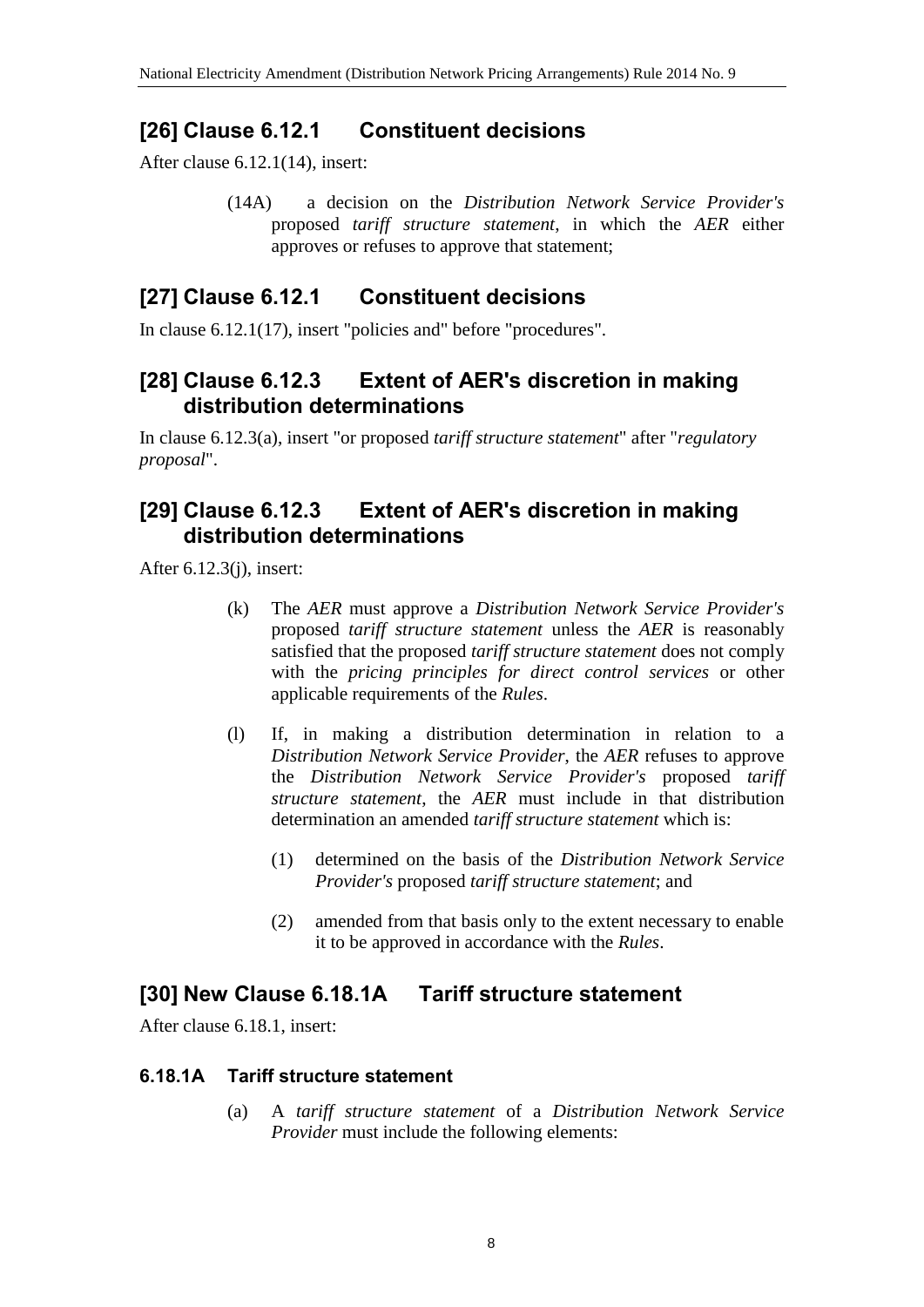- (1) the *tariff classes* into which *retail customers* for *direct control services* will be divided during the relevant *regulatory control period*;
- (2) the policies and procedures the *Distribution Network Service Provider* will apply for assigning *retail customers* to tariffs or reassigning *retail customers* from one tariff to another (including any applicable restrictions);
- (3) the structures for each proposed tariff;
- (4) the *charging parameters* for each proposed tariff; and
- (5) a description of the approach that the *Distribution Network Service Provider* will take in setting each tariff in each *pricing proposal* of the *Distribution Network Service Provider* during the relevant *regulatory control period* in accordance with clause 6.18.5.
- (b) A *tariff structure statement* must comply with the *pricing principles for direct control services*.
- (c) A *Distribution Network Service Provider* must comply with the *tariff structure statement* approved by the *AER* and any other applicable requirements in the *Rules*, when the provider is setting the prices that may be charged for *direct control services*.
- (d) Subject to clause 6.18.1B, a *tariff structure statement* may not be amended during a *regulatory control period*.

#### **Note**

Rule 6.13 still applies in relation to a *tariff structure statement* because that rule deals with the revocation and substitution of a distribution determination (which includes a *tariff structure statement*) as opposed to its amendment.

(e) A *tariff structure statement* must be accompanied by an *indicative pricing schedule* which sets out, for each tariff for each *regulatory year* of the *regulatory control period*, the indicative price levels determined in accordance with the *tariff structure statement*.

#### **6.18.1B Amending a tariff structure statement with the AER's approval**

- (a) No later than nine months before the start of a *regulatory year* (other than the first *regulatory year* of a *regulatory control period*) (**relevant regulatory year**), a *Distribution Network Service Provider* may request the *AER* to approve an amendment to its current *tariff structure statement*.
- (b) A request for an amendment to a *tariff structure statement* under paragraph (a) must include:
	- (1) the proposed amended *tariff structure statement*;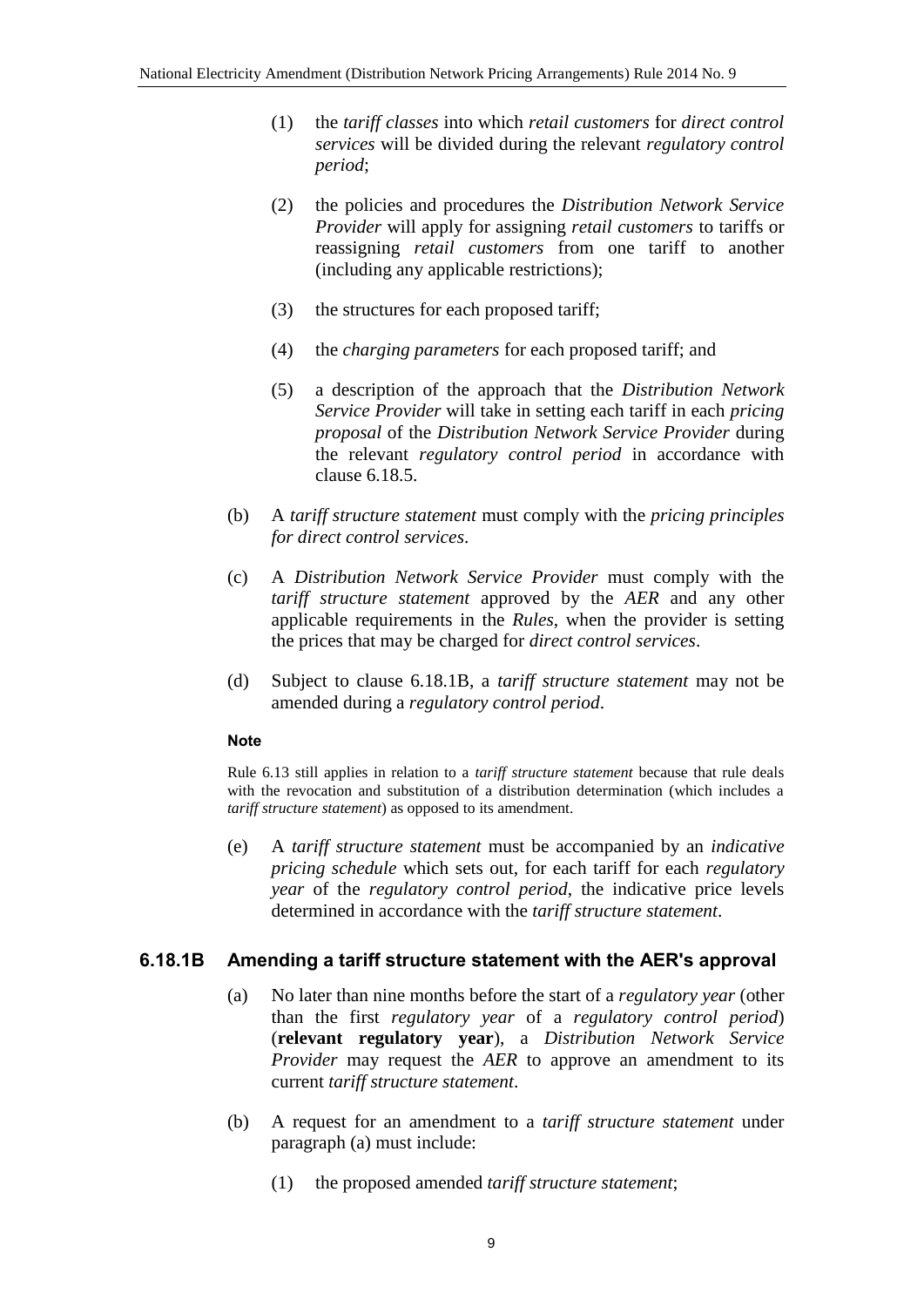- (2) a description of the event that has occurred to cause the *Distribution Network Service Provider* to seek an amendment to its current *tariff structure statement* and why the event:
	- (i) was beyond the reasonable control of the *Distribution Network Service Provider*; and
	- (ii) could not reasonably have been foreseen by the *Distribution Network Service Provider* at the time its current *tariff structure statement* was approved by the *AER*.
- (3) a description and justification of the differences between the proposed amended *tariff structure statement* and the *Distribution Network Service Provider's* current *tariff structure statement*;
- (4) a description of how the differences referred to in sub-paragraph (3) would impact the other elements of the *tariff structure statement*;
- (5) a description of how the proposed amended *tariff structure statement* would better comply with the *pricing principles for direct control services* than the current *tariff structure statement*; and
- (6) a description of how the *Distribution Network Service Provider* has engaged with *retail customers* and *retailers* in developing the proposed amended *tariff structure statement* and has sought to address any relevant concerns identified as a result of that engagement.
- (c) The *AER* must, on receipt of a *Distribution Network Service Provider's* request for an amendment to its *tariff structure statement*, *publish* the request.
- (d) The *AER* must approve the request for an amendment to a *tariff structure statement* under paragraph (a) if the *Distribution Network Service Provider* demonstrates to the reasonable satisfaction of the *AER* that:
	- (1) an event has occurred that:
		- (i) was beyond the reasonable control of the *Distribution Network Service Provider*; and
		- (ii) could not reasonably have been foreseen by the *Distribution Network Service Provider* at the time its current *tariff structure statement* was approved by the *AER*; and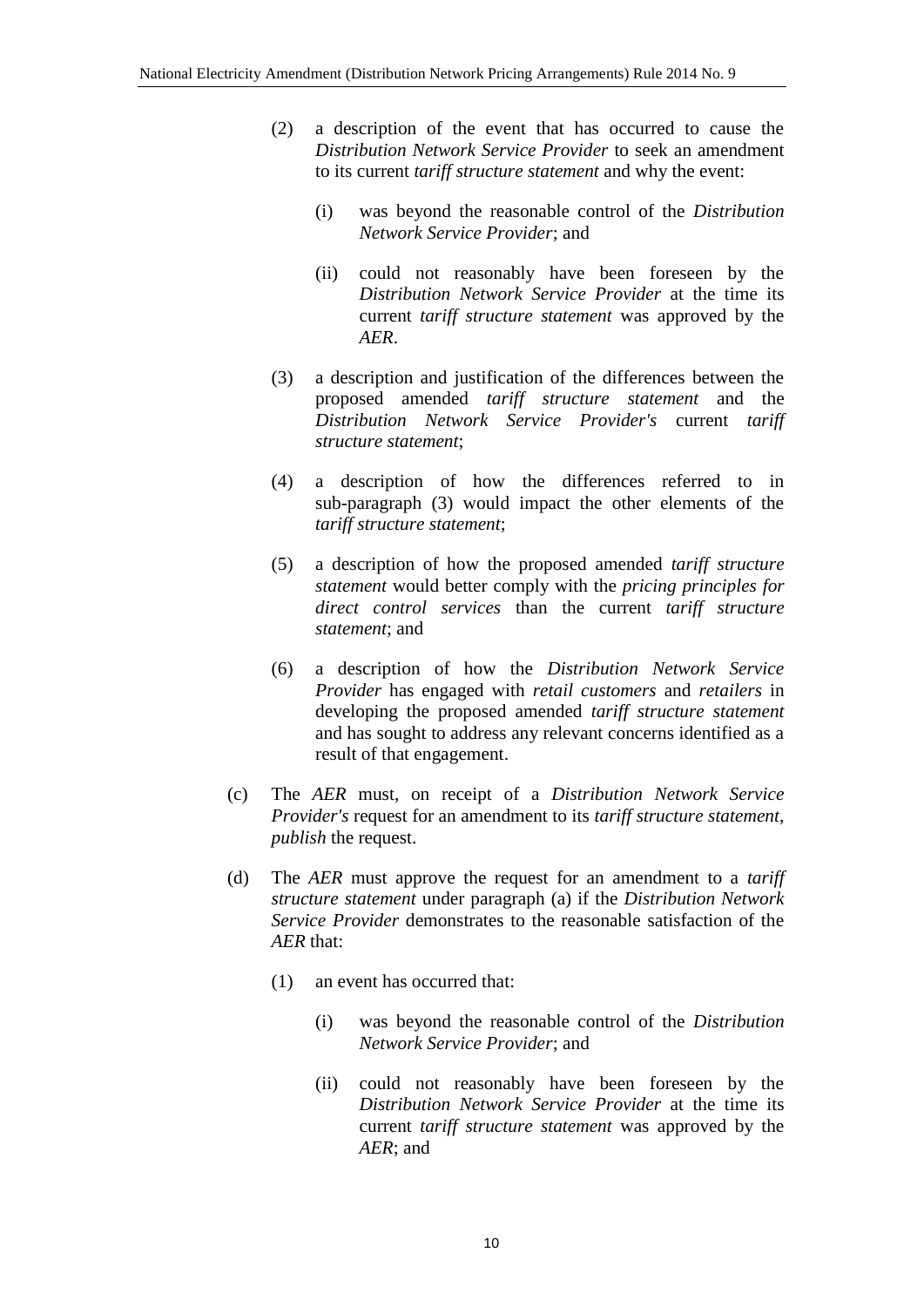- (2) as a result of the event referred to in sub-paragraph (1), the proposed amended *tariff structure statement* would, or would be likely to, materially better comply with the *pricing principles for direct control services* than the *Distribution Network Service Provider's* current *tariff structure statement*.
- (e) No later than four months before the start of the relevant *regulatory year*, the *AER* must either approve or refuse to approve the request for an amendment to a *tariff structure statement* under paragraph (a) and set out reasons for its decision.
- (f) If the *AER* refuses to approve the request for an amendment to a *tariff structure statement* under paragraph (a), the current *tariff structure statement* will apply for the relevant *regulatory year* and, subject to any subsequent amendment approved under this clause 6.18.1B, the remainder of the *regulatory control period*.

#### **Note**

Rule 6.13 still applies in relation to a *tariff structure statement* because that rule deals with the revocation and substitution of a distribution determination (which includes a *tariff structure statement*) as opposed to its amendment.

#### **6.18.1C Sub-threshold tariffs**

- (a) No later than four months before the start of a *regulatory year* (other than the first *regulatory year* of a *regulatory control period*), a *Distribution Network Service Provider* may notify the *AER*, affected *retailers* and affected *retail customers* of a new proposed tariff (a **relevant tariff**) that is determined otherwise than in accordance with the *Distribution Network Service Provider's* current *tariff structure statement*, if both of the following are satisfied:
	- (1) the *Distribution Network Service Provider's* forecast revenue from the relevant tariff during each *regulatory year* in which the tariff is to apply is no greater than 0.5 per cent of the *Distribution Network Service Provider's annual revenue requirement* for that *regulatory year* (the **individual threshold**); and
	- (2) the *Distribution Network Service Provider's* forecast revenue from the relevant tariff, as well as from all other relevant tariffs, during each *regulatory year* in which those tariffs are to apply is no greater than one per cent of the *Distribution Network Service Provider's annual revenue requirement* for that *regulatory year* (the **cumulative threshold**).
- (b) Notwithstanding any other provision in the *Rules* to the contrary, a relevant tariff notified by the *Distribution Network Service Provider* in accordance with paragraph (a) is, for the remainder of the *regulatory control period* in which the notification is given: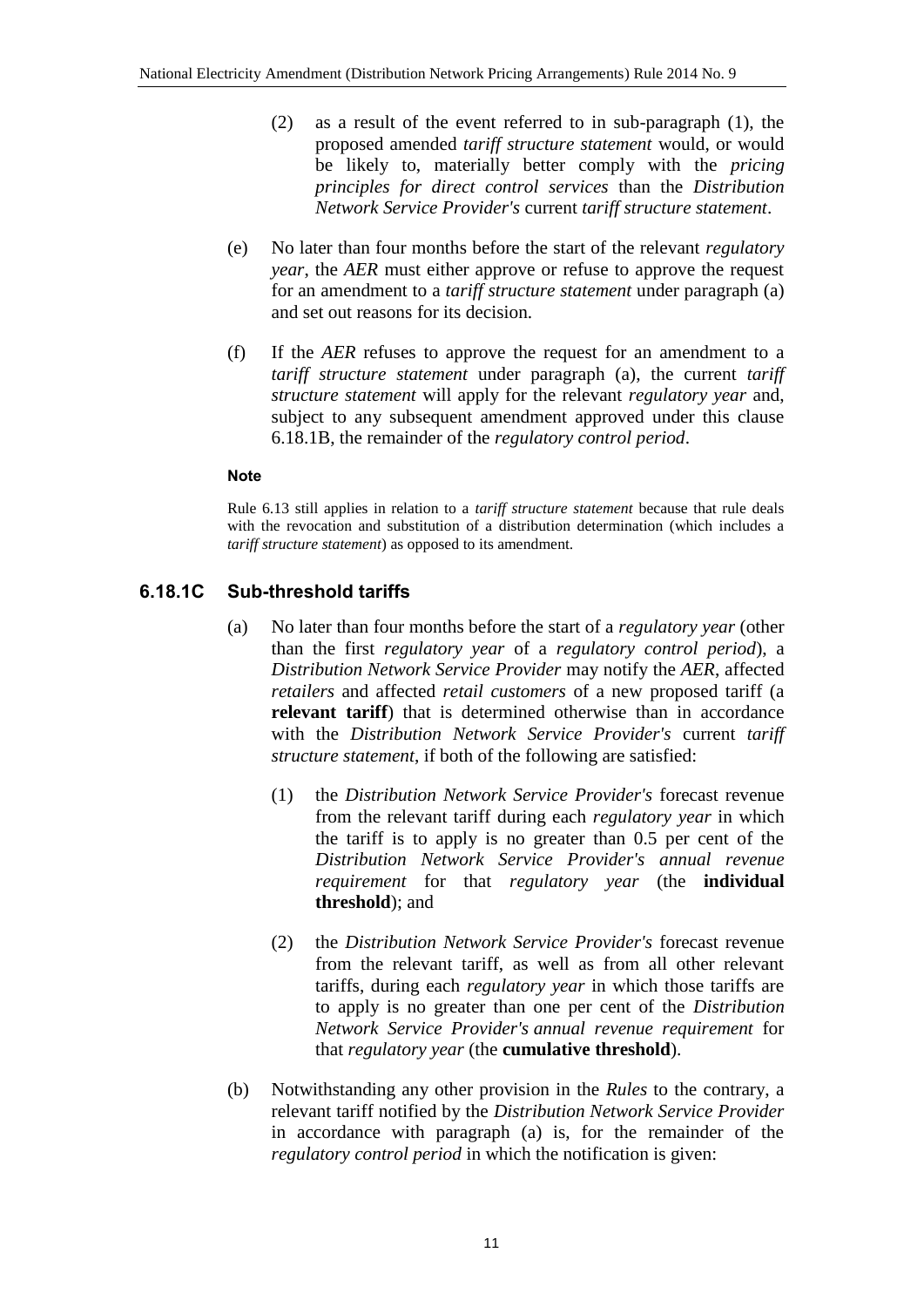- (1) not required to comply with the *pricing principles for direct control services*; and
- (2) for the purposes of the submission and approval of a *pricing proposal*, deemed to comply with the *Distribution Network Service Provider's* current *tariff structure statement*,

unless, at any point in time after the notification of the relevant tariff is given under paragraph (a) (the **post-notification point**), either the individual threshold or the cumulative threshold (in each case calculated using actual rather than forecast revenue) are exceeded by virtue of the amount of revenue that is attributable to the relevant tariff, in which case sub-paragraphs (1) and (2) cease to apply to the relevant tariff in relation to the *regulatory years* that commence after the post-notification point.

(c) Where sub-paragraphs (b)(1) and (2) cease to apply to a relevant tariff in accordance with paragraph (b), then sub-paragraphs  $(b)(1)$ and (2) will be taken to continue to apply to other relevant tariffs that were notified before the post-notification point, but only to the extent that those sub-paragraphs would apply if the first-mentioned relevant tariff were not a relevant tariff.

## **[31] Clause 6.18.2 Pricing proposals**

In clause 6.18.2(a)(2), omit "2 months" and substitute "3 months".

# **[32] Clause 6.18.2 Pricing proposals**

After each of sub-paragraphs (1) to (7) in clause 6.18.2(b), omit "and".

# **[33] Clause 6.18.2 Pricing proposals**

Omit clause 6.18.2(b)(1) and substitute "**[Deleted]**".

# **[34] Clause 6.18.2 Pricing proposals**

In clause 6.18.2(b)(2), insert "that is specified in the *Distribution Network Service Provider's tariff structure statement* for the relevant *regulatory control period*" after "*tariff class*".

# **[35] Clause 6.18.2 Pricing proposals**

In clause 6.18.2(b)(7), insert ", including the *Distribution Network Service Provider's tariff structure statement* for the relevant *regulatory control period*" after "distribution determination".

# **[36] Clause 6.18.2 Pricing proposals**

After clause 6.18.2(b)(7), insert: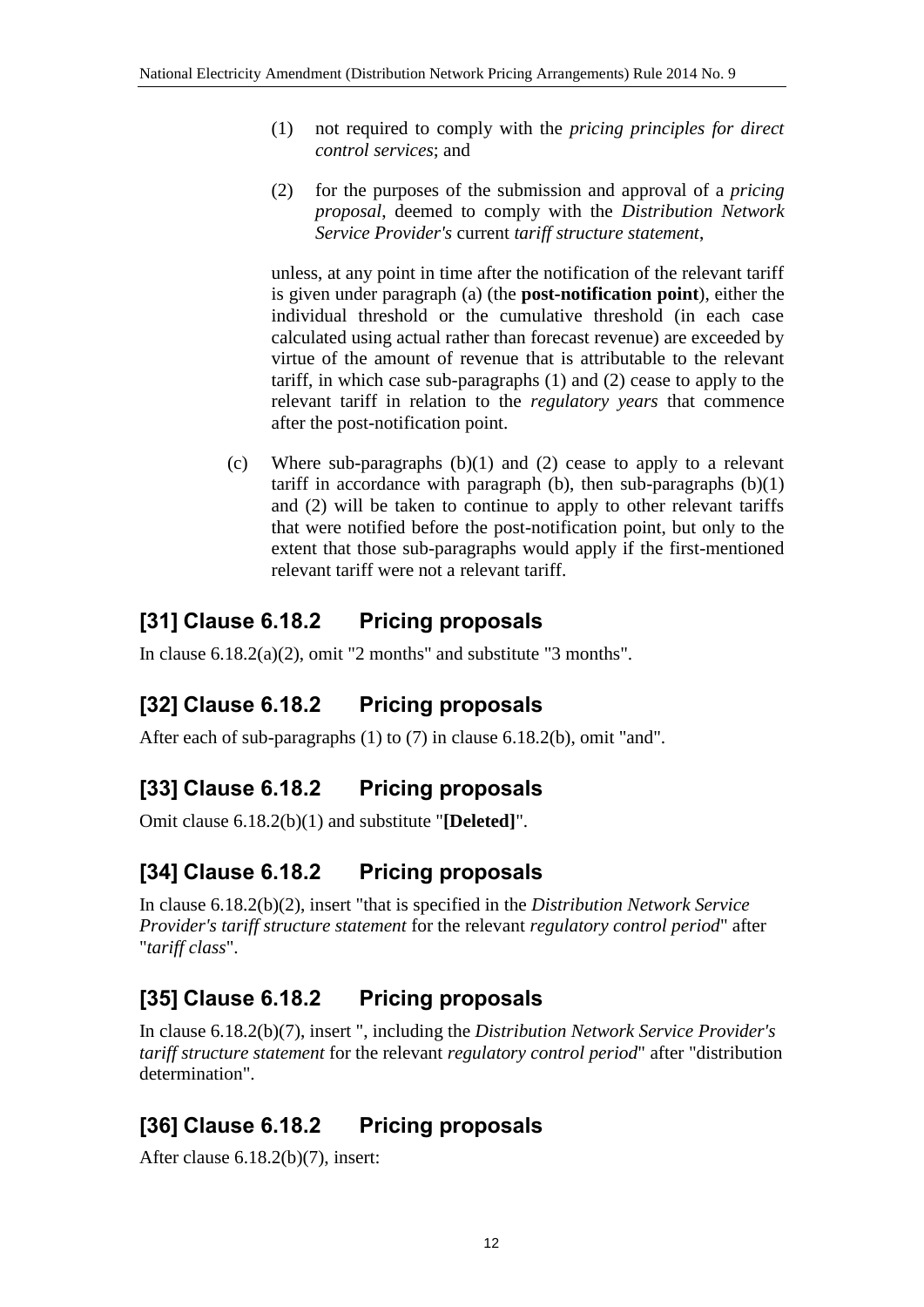(7A) demonstrate how each proposed tariff is consistent with the corresponding indicative pricing levels for the relevant *regulatory year* as set out in the relevant *indicative pricing schedule*, or explain any material differences between them; and

## **[37] Clause 6.18.2 Pricing proposals**

After clause 6.18.2(c), insert:

- (d) At the same time as a *Distribution Network Service Provider* submits a *pricing proposal* under paragraph (a), the *Distribution Network Service Provider* must submit to the *AER* a revised *indicative pricing schedule* which sets out, for each tariff and for each of the remaining *regulatory years* of the *regulatory control period*, the indicative price levels determined in accordance with the *Distribution Network Service Provider's tariff structure statement* for that *regulatory control period* and updated so as to take into account that *pricing proposal*.
- (e) Where the *Distribution Network Service Provide*r submits an annual *pricing proposal*, the revised *indicative pricing schedule* referred to in paragraph (d) must also set out, for each relevant tariff under clause 6.18.1C, the indicative price levels for that relevant tariff for each of the remaining *regulatory years* of the *regulatory control period*, updated so as to take into account that *pricing proposal*.

## **[38] Clause 6.18.3 Tariff classes**

Omit clause 6.18.3(a) and substitute "**[Deleted]**".

# **[39] Clause 6.18.5 Pricing principles**

Omit clause 6.18.5 and substitute:

### **6.18.5 Pricing principles**

#### **Network pricing objective**

(a) The *network pricing objective* is that the tariffs that a *Distribution Network Service Provider* charges in respect of its provision of *direct control services* to a *retail customer* should reflect the *Distribution Network Service Provider's* efficient costs of providing those services to the *retail customer*.

#### **Application of the pricing principles**

(b) Subject to paragraph (c), a *Distribution Network Service Provider's* tariffs must comply with the pricing principles set out in paragraphs (e) to (j).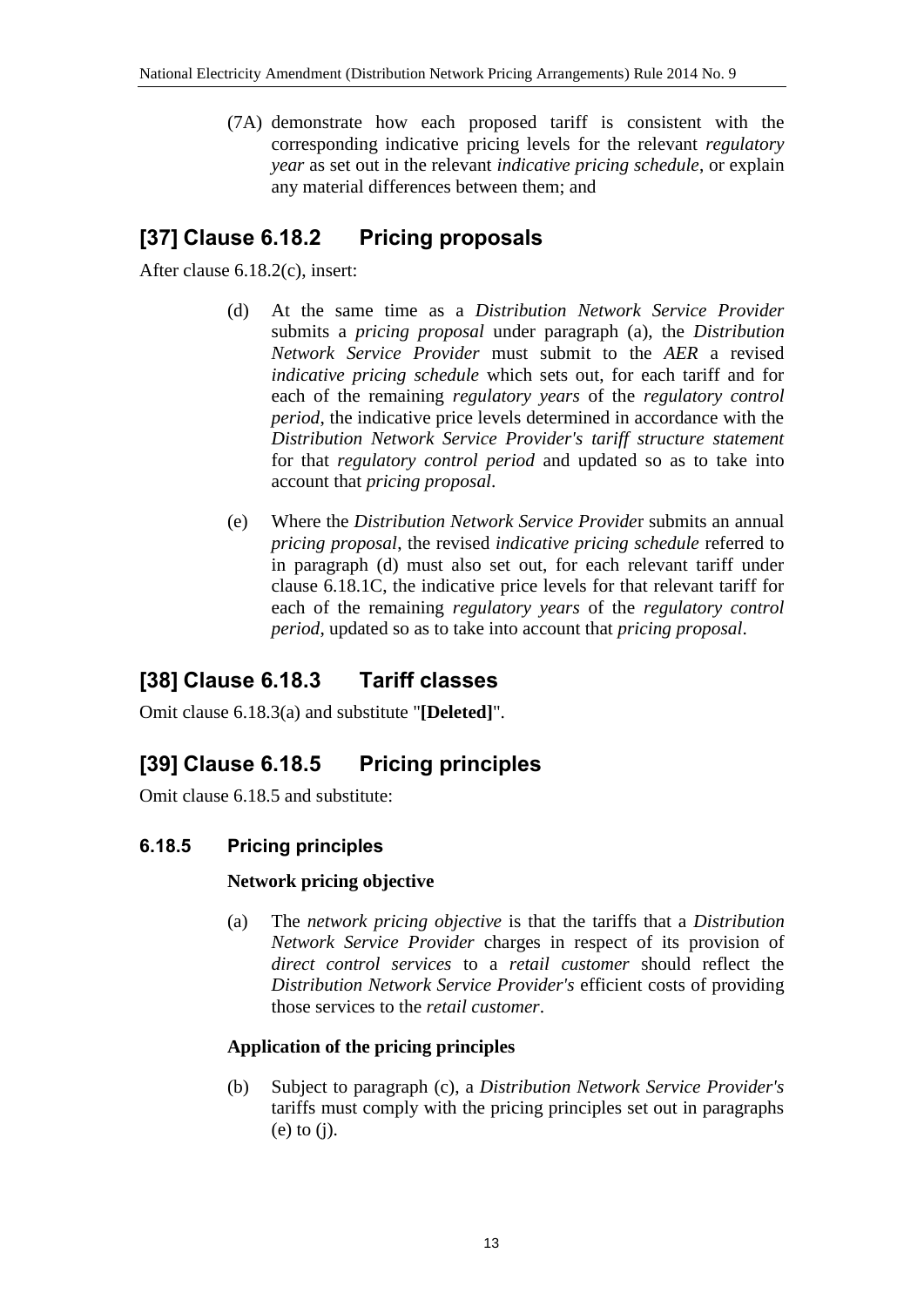- (c) A *Distribution Network Service Provider's* tariffs may vary from tariffs which would result from complying with the pricing principles set out in paragraphs (e) to (g) only:
	- (1) to the extent permitted under paragraph (h); and
	- (2) to the extent necessary to give effect to the pricing principles set out in paragraphs (i) to (j).
- (d) A *Distribution Network Service Provider* must comply with paragraph (b) in a manner that will contribute to the achievement of the *network pricing objective*.

#### **Pricing principles**

- (e) For each *tariff class*, the revenue expected to be recovered must lie on or between:
	- (1) an upper bound representing the stand alone cost of serving the *retail customers* who belong to that class; and
	- (2) a lower bound representing the avoidable cost of not serving those *retail customers*.
- (f) Each tariff must be based on the *long run marginal cost* of providing the service to which it relates to the *retail customers* assigned to that tariff with the method of calculating such cost and the manner in which that method is applied to be determined having regard to:
	- (1) the costs and benefits associated with calculating, implementing and applying that method as proposed;
	- (2) the additional costs likely to be associated with meeting demand from *retail customers* that are assigned to that tariff at times of greatest utilisation of the relevant part of the *distribution network*; and
	- (3) the location of *retail customers* that are assigned to that tariff and the extent to which costs vary between different locations in the *distribution network*.
- (g) The revenue expected to be recovered from each tariff must:
	- (1) reflect the *Distribution Network Service Provider's* total efficient costs of serving the *retail customers* that are assigned to that tariff;
	- (2) when summed with the revenue expected to be received from all other tariffs, permit the *Distribution Network Service Provider* to recover the expected revenue for the relevant services in accordance with the applicable distribution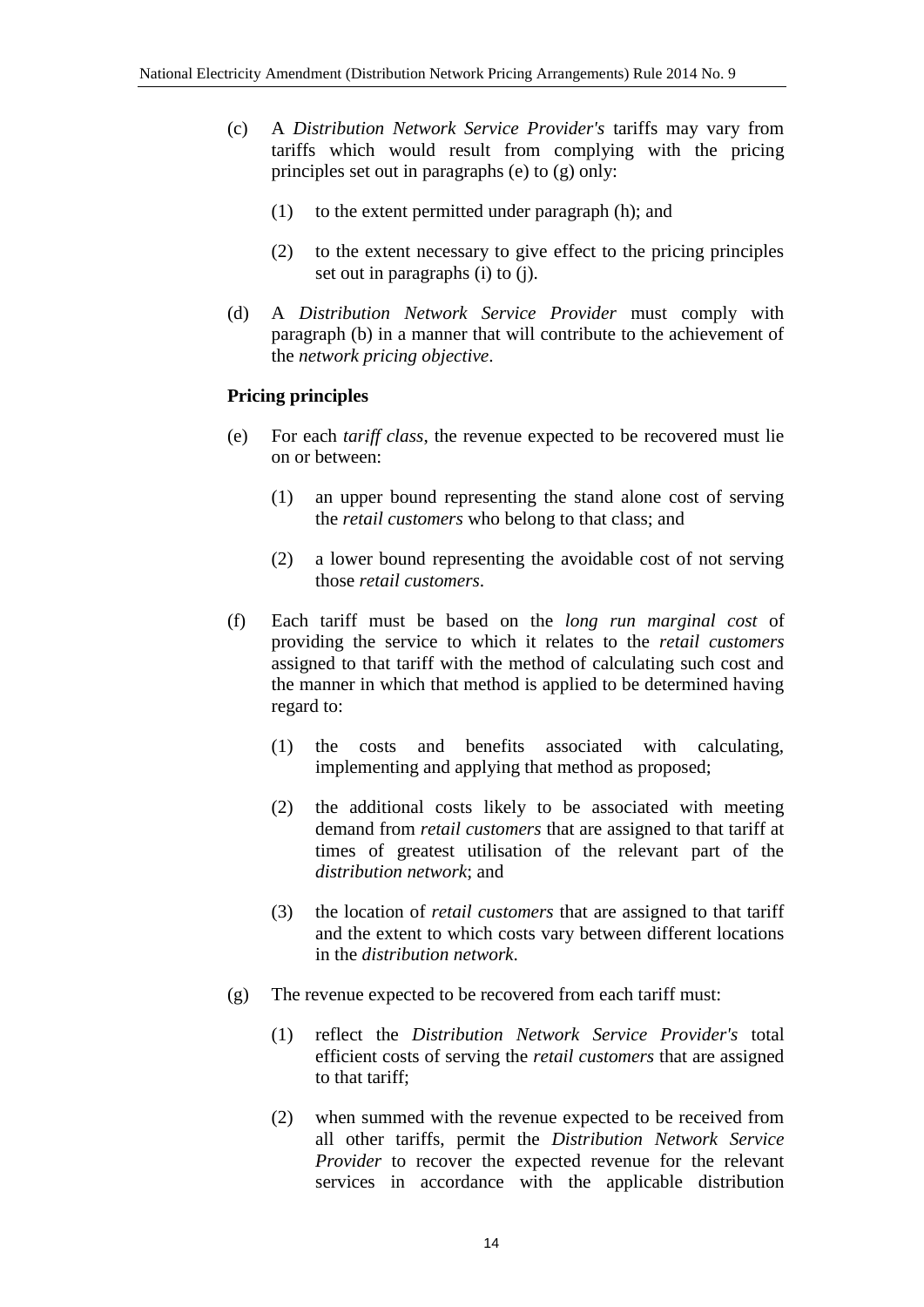determination for the *Distribution Network Service Provider*; and

- (3) comply with sub-paragraphs (1) and (2) in a way that minimises distortions to the price signals for efficient usage that would result from tariffs that comply with the pricing principle set out in paragraph (f).
- (h) A *Distribution Network Service Provider* must consider the impact on *retail customers* of changes in tariffs from the previous *regulatory year* and may vary tariffs from those that comply with paragraphs (e) to (g) to the extent the *Distribution Network Service Provider* considers reasonably necessary having regard to:
	- (1) the desirability for tariffs to comply with the pricing principles referred to in paragraphs (f) and (g), albeit after a reasonable period of transition (which may extend over more than one *regulatory control period*);
	- (2) the extent to which *retail customers* can choose the tariff to which they are assigned; and
	- (3) the extent to which *retail customers* are able to mitigate the impact of changes in tariffs through their usage decisions.
- (i) The structure of each tariff must be reasonably capable of being understood by *retail customers* that are assigned to that tariff, having regard to:
	- (1) the type and nature of those *retail customers*; and
	- (2) the information provided to, and the consultation undertaken with, those *retail customers*.
- (j) A tariff must comply with the *Rules* and all *applicable regulatory instruments*.

## **[40] Clause 6.18.6 Side constraints on tariffs for standard control services**

Omit clause 6.18.6(e) and substitute "**[Deleted]**".

## **[41] Clause 6.18.8 Approval of pricing proposal**

Omit clause 6.18.8(a) and substitute:

- (a) The *AER* must approve a *pricing proposal* if the *AER* is satisfied that:
	- (1) the proposal complies with this Part, any relevant clauses in Chapter 11 and any applicable distribution determination including any applicable *tariff structure statement*;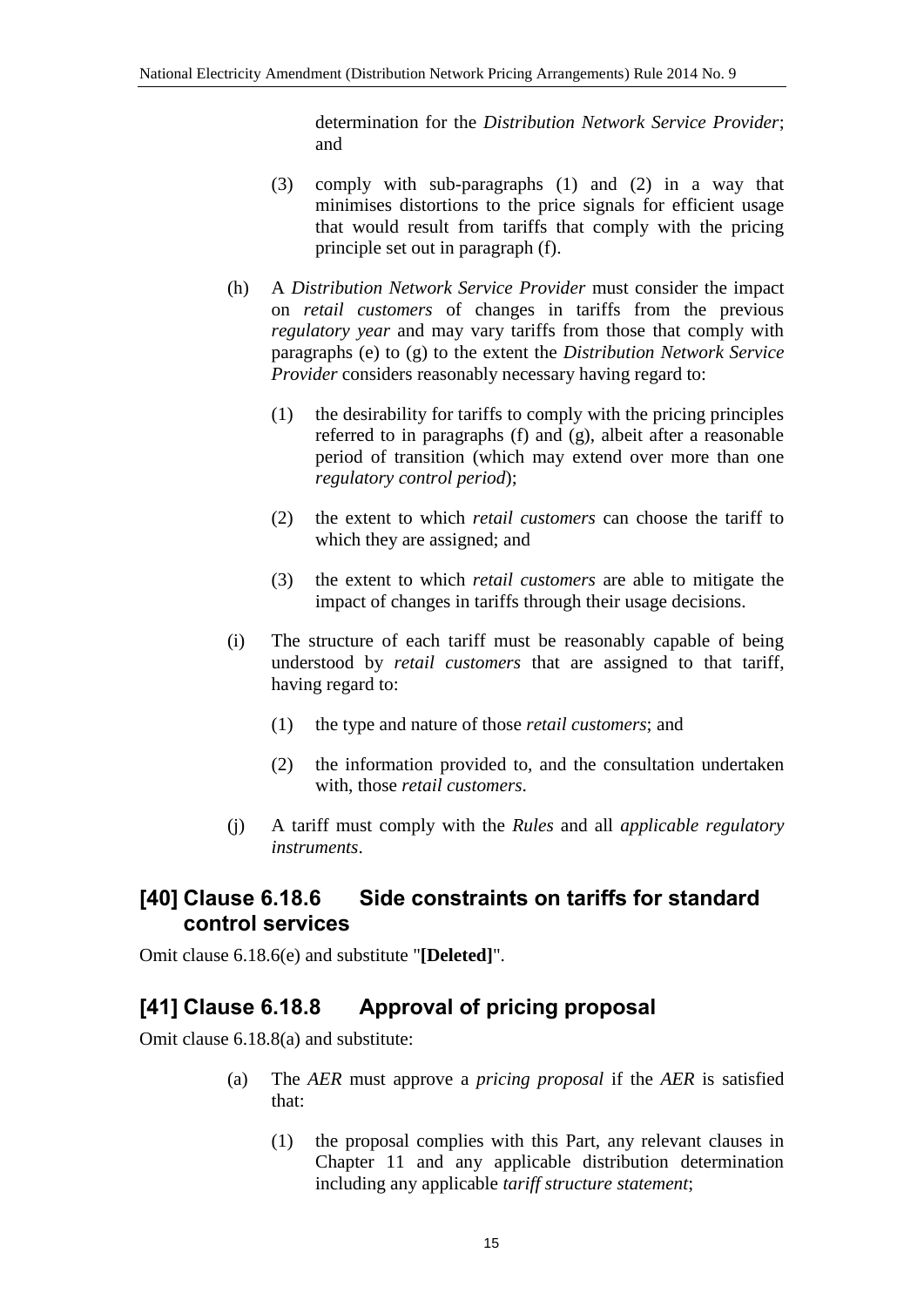- (2) each proposed tariff set out in the proposal is broadly consistent with the corresponding indicative pricing levels for that tariff for the relevant *regulatory year* as set out in any previously applicable *indicative pricing schedule*, or else any material differences between them have been explained by the *Distribution Network Service Provider*; and
- (3) all forecasts associated with the proposal are reasonable.

## **[42] Clause 6.18.8 Approval of pricing proposal**

Omit clause 6.18.8(c) and substitute:

(c) If the *Distribution Network Service Provider* fails to comply with a requirement under paragraph (b), or the resubmitted proposal fails to correct the deficiencies in the former proposal, the *AER* may itself amend the proposal to bring it into conformity with the requirements of this Part, any applicable distribution determination and the *Distribution Network Service Provider's tariff structure statement* for the relevant *regulatory control period*.

## **[43] Clause 6.18.8 Approval of pricing proposal**

After clause 6.18.8(c), insert:

- (c1) For the purposes of amending a *pricing proposal* under sub-paragraph (b)(2) or paragraph (c), the *AER* may have regard to the corresponding indicative pricing levels for the relevant *regulatory year* as set out in any previously applicable *indicative pricing schedule*.
- (c2) The *AER* must, as soon as practicable after a *Distribution Network Service Provider* has submitted an initial *pricing proposal* under sub-paragraph 6.18.2(a)(1), *publish* an *approved pricing proposal* (including any amendments made by the *AER* under this clause 6.18.8) with respect to that initial *pricing proposal*.
- (c3) The *AER* must, within 30 *business days* from the date of submission of an annual *pricing proposal* by a *Distribution Network Service Provider* under sub-paragraph 6.18.2(a)(2), *publish* an *approved pricing proposal* (including any amendments made by the *AER* under this clause 6.18.8) with respect to that annual *pricing proposal*.

## **[44] Clause 6.18.9 Publication of information about tariffs and tariff classes**

Omit clause 6.18.9 and substitute: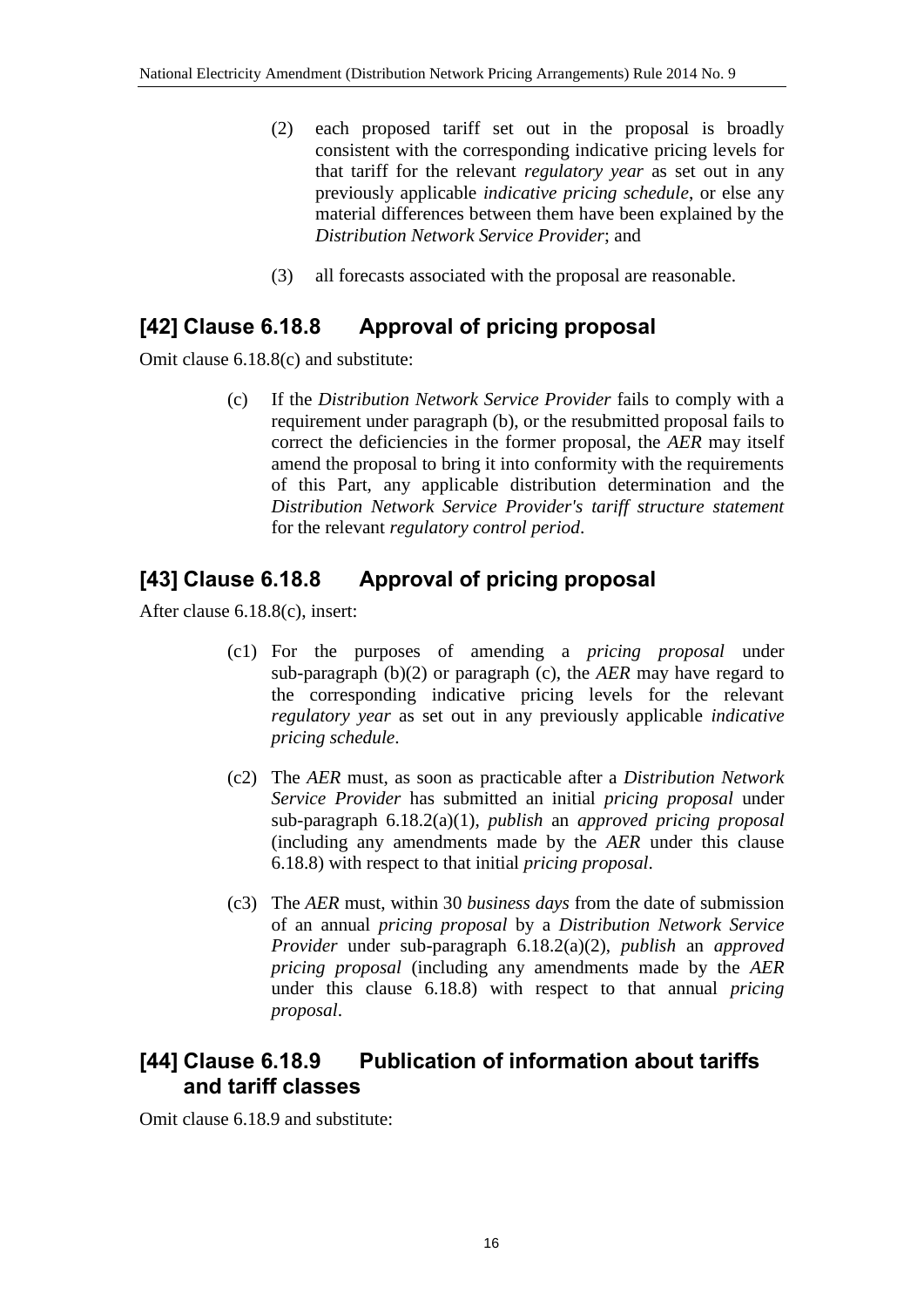#### **6.18.9 Publication of information about tariffs and tariff classes**

- (a) A *Distribution Network Service Provider* must maintain on its website:
	- (1) its current *tariff structure statement*;
	- (2) its current *indicative pricing schedule*; and
	- (3) a statement of the provider's *tariff classes* and the tariffs applicable to each class.
- (a1) A *Distribution Network Service Provider* must, within 5 *business days* from the date the *AER publishes* a distribution determination under paragraph 6.11.2(2) for that *Distribution Network Service Provider*, publish on its website the *tariff structure statement* approved or contained in that distribution determination and the accompanying *indicative pricing schedule*.
- (b) A *Distribution Network Service Provider* must publish on its website the information referred to in paragraph (a) within 5 *business days* from the date the *AER publishes* an *approved pricing proposal* under paragraphs 6.18.8(c2) or 6.18.8(c3) (as applicable) for that *Distribution Network Service Provider*.

### **[45] Clause 6.22.2 Determination of dispute**

In clause 6.22.2(a)(1), insert "and the *Distribution Network Service Provider's tariff structure statement* " after "*approved pricing proposal*".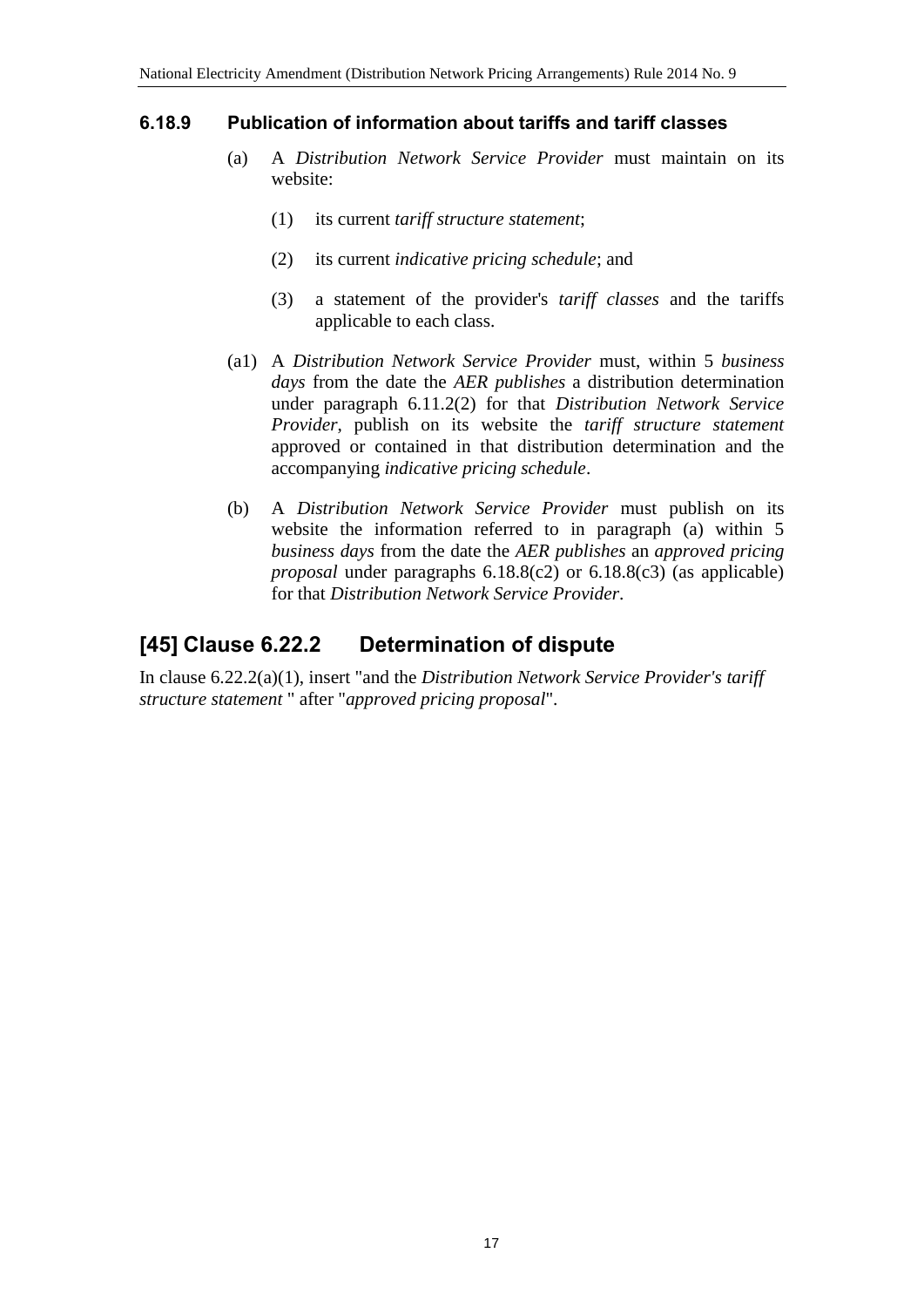## <span id="page-17-0"></span>**Schedule 2 Amendment to the National Electricity Rules**

[\(Clause 3\)](#page-1-0)

### **[1] Clause 6A.24.2 Publication of pricing methodology and transmission network prices**

In clause 6A.24.2(b), omit "March" and substitute "February".

### **[2] Clause 6A.24.2 Publication of pricing methodology and transmission network prices**

Omit clause 6A.24.2(c) and substitute:

- (c) the prices for each of the *categories of prescribed transmission services* to apply for the following *financial year* by:
	- (1) 15 March each year, if the *regulatory year* which commences after that date begins on the commencement of a *financial year*; or
	- (2) 15 May each year, if the *regulatory year* which commences after that date does not begin on the commencement of a *financial year*.

## **[3] Clause 6A.24.23 Basis for setting prices pending approval of pricing methodology**

In clause  $6A.24.3(a)(2)$ , omit "3 months" and substitute "5 months".

### **[4] Clause 6A.24.4 Basis for setting prices pending approval of maximum allowed revenue**

In clause  $6A.24.4(a)(2)$ , omit "3 months" and substitute "5 months".

### **[5] Clause S6A.4.2 Exclusions, qualifications and modifications**

At the end of section 2 of clause S6A.4.2(k), insert:

Clause 6A.24.2 applies as if the following sub-paragraphs were substituted for sub-paragraphs  $(c)(1)$  and  $(c)(2)$ :

- (1) **[deleted]**; or
- (2) 15 May each year.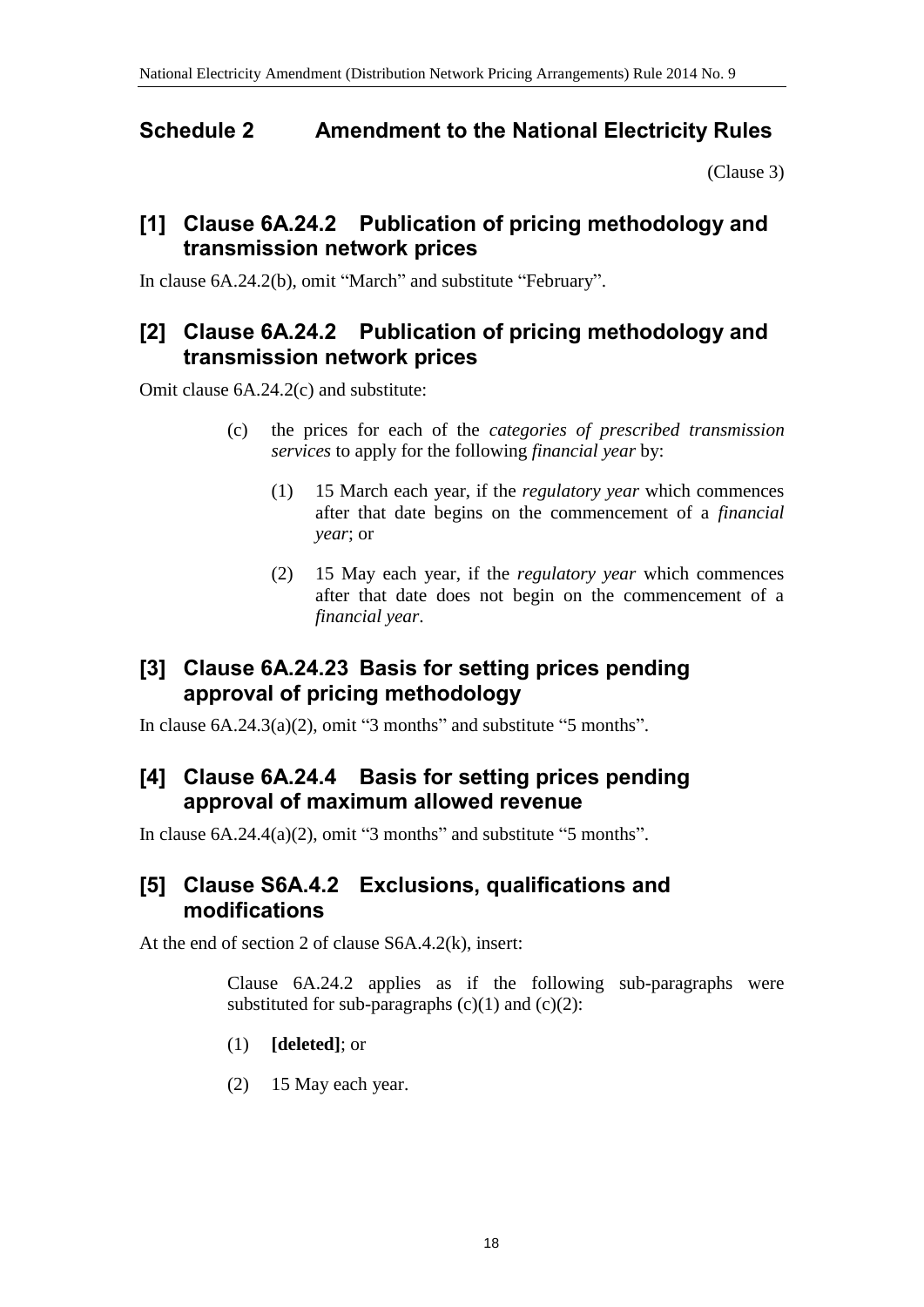## <span id="page-18-0"></span>**Schedule 3 Amendment to the National Electricity Rules**

[\(Clause 4\)](#page-1-1)

# **[1] Chapter 10 New definitions**

In Chapter 10, insert the following definitions in alphabetical order.

#### *indicative pricing schedule*

For a *Distribution Network Service Provider*, means the schedule of indicative price levels as referred to in paragraph 6.18.1A(e).

#### *long run marginal cost*

For the purposes of clause 6.18.5, the cost of an incremental change in demand for *direct control services* provided by a *Distribution Network Service Provider* over a period of time in which all factors of production required to provide those *direct control services* can be varied.

#### *network pricing objective*

The network pricing objective set out in paragraph 6.18.5(a).

#### *pricing principles for direct control services*

The requirements set out in clause 6.18.5.

#### *tariff structure statement*

For a *Distribution Network Service Provider*, means the *tariff structure statement* referred to in clause 6.18.1A that has been approved by the *AER* for that *Distribution Network Service Provider*.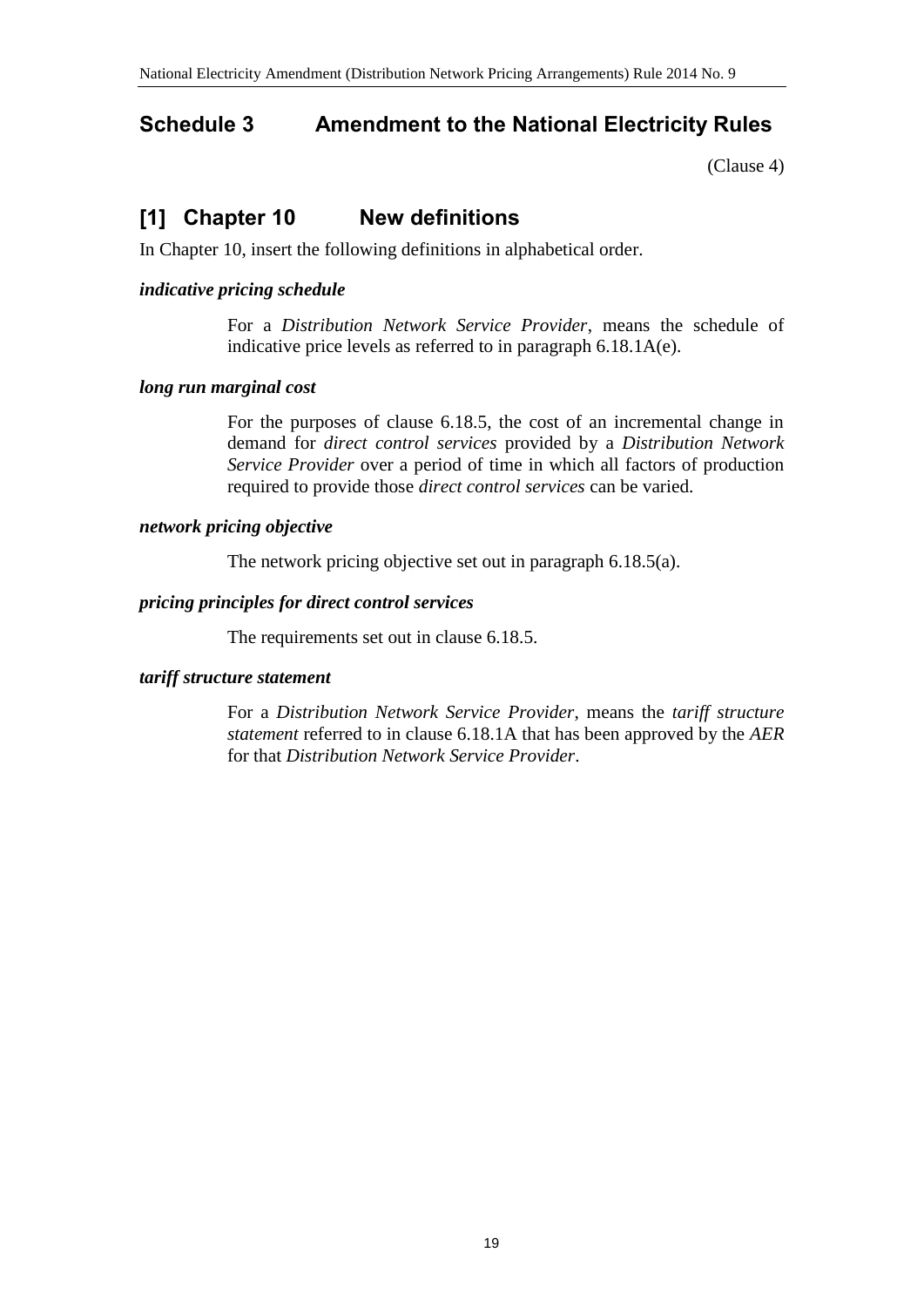### **Schedule 4 Savings and Transitional Amendments to the National Electricity Rules**

[\(Clause 5\)](#page-1-2)

### **[1] Chapter 11 Savings and Transitional Rules**

After rule 11.69, insert:

### **Part ZZD National Electricity Amendment (Distribution Network Pricing Arrangements) Rule 2014**

### **Division 1 Miscellaneous transitional provisions**

### **11.70 General provisions**

#### **11.70.1 Definitions**

In this Part ZZD:

**Amending Rules** means Schedules 1, 3 and 4 of the National Electricity Amendment (Distribution Network Pricing Arrangements) Rule 2014.

**current Chapter 6** means Chapter 6 of the *Rules* as in force immediately after the Amending Rules come into force.

**former Chapter 6** means Chapter 6 of the *Rules* as in force immediately before the Amending Rules come into force.

**NSW/ACT DNSP** means each of the following *Distribution Network Service Providers*:

- (a) ActewAGL, the joint venture between ACTEW Distribution Limited ACN 073 025 224 and Jemena Networks (ACT) Pty Ltd ACN 008 552 663 providing distribution services in the Australian Capital Territory, or any successor to its business;
- (b) Ausgrid, the energy services corporation of that name (formerly known as EnergyAustralia), which is constituted under section 7 of the *Energy Services Corporations Act 1995* (NSW) and specified in Part 2 of Schedule 1 to that Act, or any successor to its business;
- (c) Endeavour Energy, the energy services corporation of that name (formerly known as Integral Energy), which is constituted under section 7 of the *Energy Services Corporations Act 1995* (NSW) and specified in Part 2 of Schedule 1 to that Act, or any successor to its business; and
- (d) Essential Energy, the energy services corporation of that name (formerly known as Country Energy), which is constituted under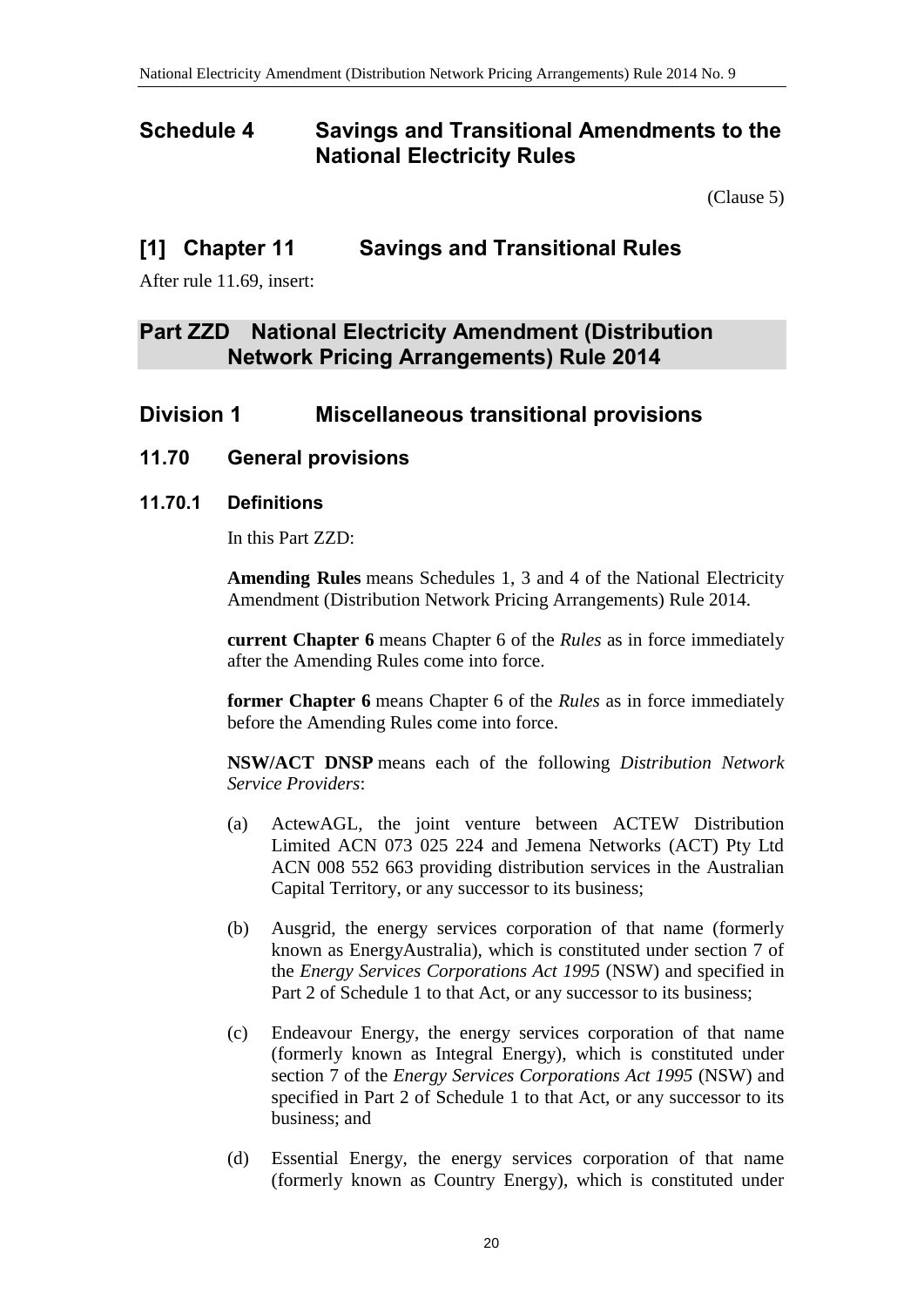section 7 of the Energy Services Corporations Act 1995 (NSW) and specified in Part 2 of Schedule 1 to that Act, or any successor to its business.

**Qld/SA DNSP** means each of the following *Distribution Network Service Providers*:

- (a) Energex Limited ACN 078 849 055 or any successor to its business;
- (b) Ergon Energy Corporation Limited ACN 087 646 062 or any successor to its business; and
- (c) SA Power Networks (formerly known as ETSA Utilities) ABN 13 332 330 749 or any successor to its business.

**SA TNSP** means ElectraNet Pty Ltd ACN 094 482 416, trading as ElectraNet, or any successor to its business.

**Tasmanian DNSP** means Aurora Energy Pty Ltd ACN 082 464 622, or any successor to its business.

**Victorian DNSP** means each of the following *Distribution Network Service Providers*:

- (a) United Energy Distribution Pty Ltd ACN 064 651 029 or any successor to its business;
- (b) Jemena Electricity Networks (Vic) Limited ACN 064 651 083 or any successor to its business;
- (c) CitiPower Pty ACN 064 651 056 or any successor to its business;
- (d) Powercor Australia Limited ACN 064 651 109 or any successor to its business; and
- (e) SPI Electricity Pty Limited ACN 064 651 118 or any successor to its business.

#### **11.70.2 Application of Part ZZB**

This Part ZZB prevails to the extent of any inconsistency over any other clause of the *Rules*.

### **11.71 Special provisions applying to SA TNSP**

- (a) This rule 11.71 applies in relation to the SA TNSP.
- (b) Solely for the purpose of the setting and *publication* of the SA TNSP's prices for *prescribed transmission services* for the *regulatory year* commencing 1 July 2017 in accordance with rules 6A.23 and 6A.24, paragraph 6A.3.1(1) is amended to read "(1) the *revenue determination* forming part of the applicable *transmission*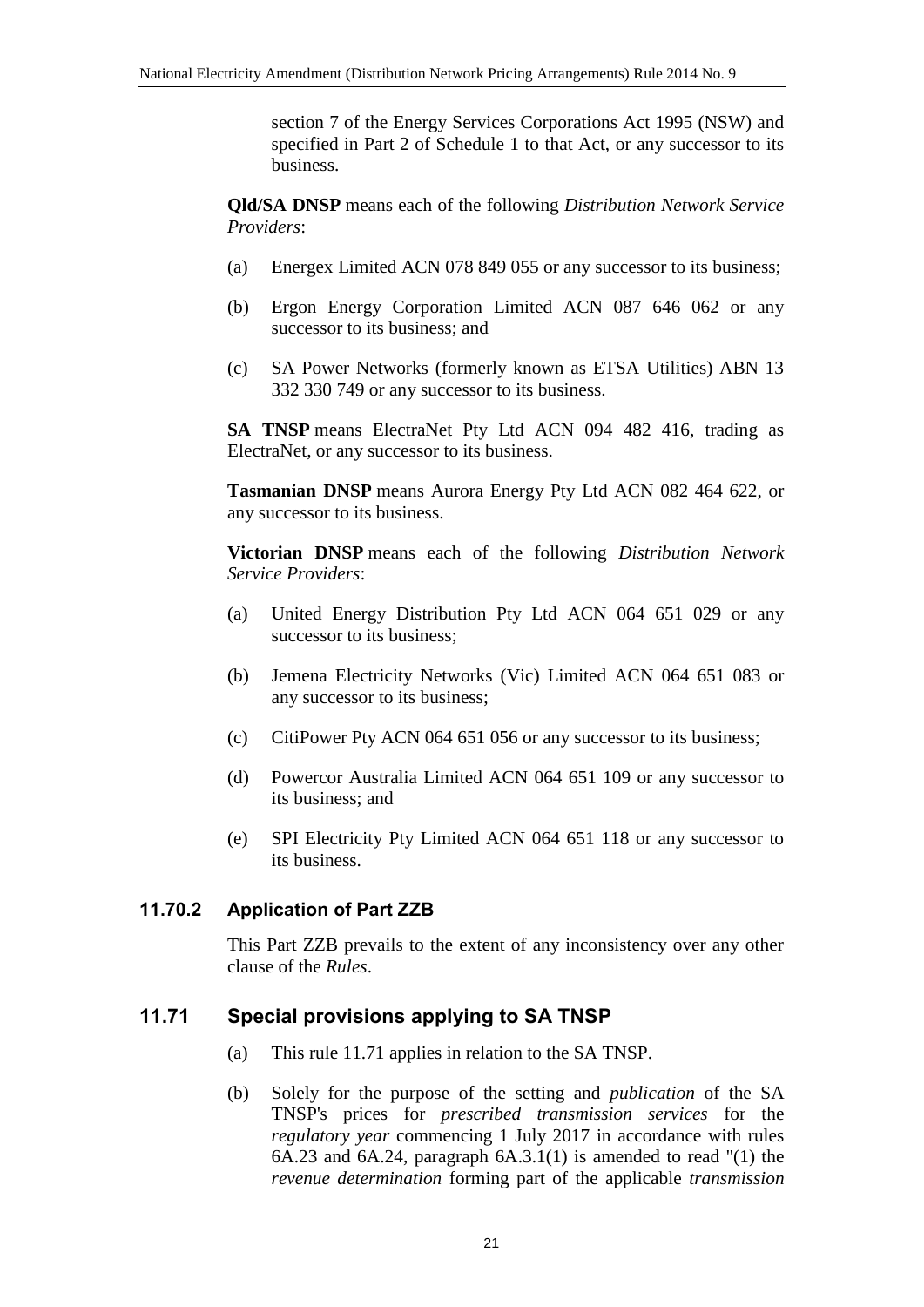*determination*, but as if the ΔCPI figure in the formula in the *revenue determination* to calculate the allowed revenue for the regulatory year commencing 1 July 2017 were the estimated ΔCPI figure *published* by the AER under clause 11.71(c)".

- (c) The *AER* must, by a date that is 5 months prior to the commencement of the *regulatory year* commencing 1 July 2017, *publish* its reasonable estimate of the annual percentage change in the ABS consumer price index (CPI) all groups, weighted average of eight capital cities from March 2016 to March 2017 (the **ΔCPI**).
- (d) Paragraph (b) does not otherwise alter the meaning of the *maximum allowed revenue* of the SA TNSP for the *regulatory year* commencing 1 July 2017.

#### **Note**

For example, any *over-recovery amount* or *under-recovery* amount resulting from the difference between the estimated ΔCPI published by the *AER* and the actual ΔCPI published by the Australian Bureau of Statistics would lead to the adjustment of the *pre-adjusted non-locational component* under clause 6A.23.3.

### **Division 2 Transitional provisions for NSW/ACT and Qld/SA Distribution Network Service Providers**

#### **11.72 General provisions**

#### **11.72.1 Definitions**

In this Division 2:

**affected DNSP** means a NSW/ACT DNSP or a Qld/SA DNSP.

**initial regulatory control period** means the *regulatory control period* commencing 1 July 2015.

### **11.73 Special provisions applying to affected DNSPs**

#### **11.73.1 Distribution determination and pricing proposals**

- (a) Former Chapter 6 governs the making of a distribution determination (not including a *tariff structure statement*) for the initial regulatory control period of an affected DNSP.
- (b) Former Chapter 6 applies in relation to an affected DNSP's *pricing proposals* for the first and second *regulatory years* of the initial regulatory control period of the affected DNSP.
- (c) Current Chapter 6 applies in relation to an affected DNSP's *pricing proposals* for the third and remaining *regulatory years* of the initial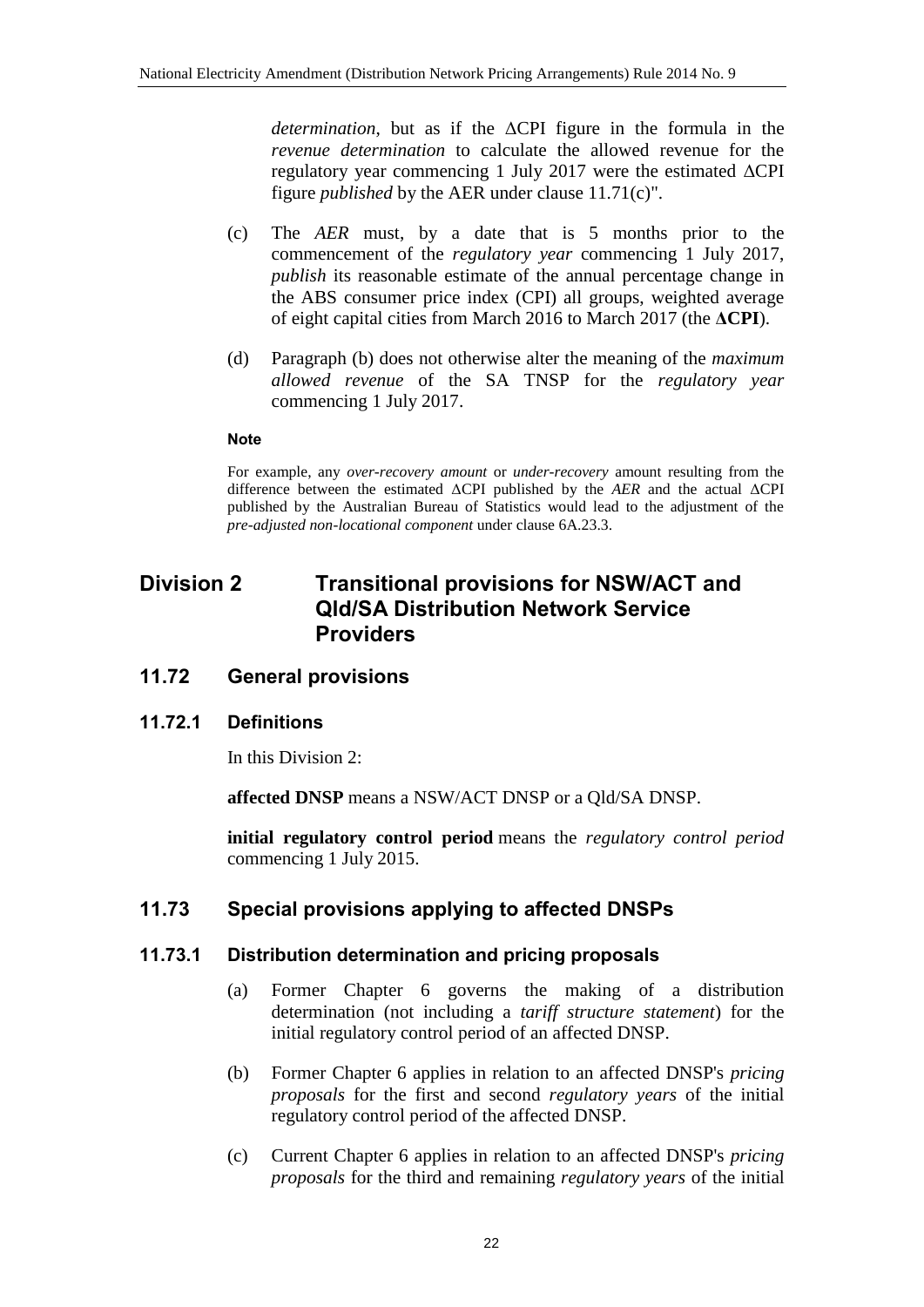regulatory control period of the affected DNSP subject to the modifications set out in the following table:

| <b>Description</b>                                             | <b>Reference</b>      | <b>Transitional</b><br>treatment       |
|----------------------------------------------------------------|-----------------------|----------------------------------------|
| Submission of a<br>pricing proposal                            | Clause $6.18.2(b)(7)$ | "including" is<br>replaced with "and". |
| Approval of a <i>pricing</i> Clause $6.18.8(a)(1)$<br>proposal |                       | "including" is<br>replaced with "and". |

### **11.73.2 Tariff structure statement**

(a) The making, amendment and operation of an affected DNSP's *tariff structure statement* for the initial regulatory control period is governed by current Chapter 6 subject to the modifications set out in the following table:

| <b>Description</b>                                 | <b>Reference</b>                          | <b>Transitional</b><br>treatment                                                                                                                                                                                                                                                                                                      |
|----------------------------------------------------|-------------------------------------------|---------------------------------------------------------------------------------------------------------------------------------------------------------------------------------------------------------------------------------------------------------------------------------------------------------------------------------------|
| Submission of <i>tariff</i><br>structure statement | Clause $6.8.2(a)$ , (b),<br>(e), (f)      | All references to<br>"regulatory proposal"<br>are removed.                                                                                                                                                                                                                                                                            |
|                                                    |                                           | Sub-paragraphs<br>$(b)(1)$ and $(b)(2)$ are<br>replaced with "by 27<br>November 2015".                                                                                                                                                                                                                                                |
| Requirements for a<br>regulatory proposal          | Clause $6.8.2(c)$ , $(c1)$ ,<br>(c2), (d) | These rules do not<br>apply.                                                                                                                                                                                                                                                                                                          |
|                                                    |                                           | Insert a new clause<br>$6.8.2(c)$ : "A proposed<br>tariff structure<br><i>statement</i> must be<br>accompanied by<br>information that<br>contains a description<br>(with supporting<br>materials) of how the<br>proposed tariff<br>structure statement<br>complies with the<br>pricing principles for<br>direct control<br>services". |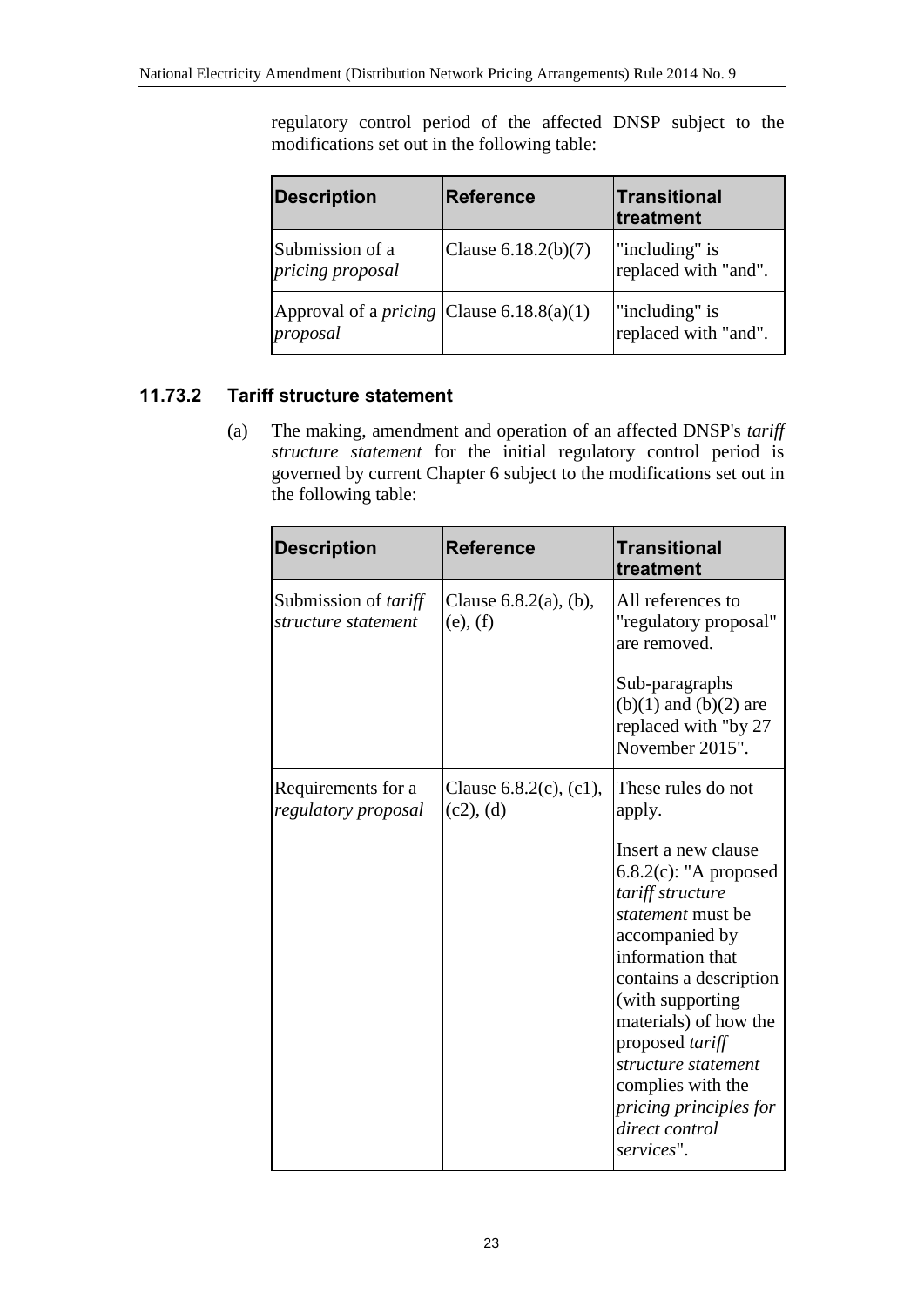| <b>Description</b>                                                                | <b>Reference</b>     | <b>Transitional</b><br>treatment                                                                                                                                                |
|-----------------------------------------------------------------------------------|----------------------|---------------------------------------------------------------------------------------------------------------------------------------------------------------------------------|
| Overview paper to<br>accompany a<br>proposed <i>tariff</i><br>structure statement | Clause $6.8.2$ (c1a) | "The overview paper<br>must also include" is<br>replaced with "The<br>proposed tariff<br>structure statement<br>must be accompanied<br>by an overview paper<br>which includes". |
| Preliminary<br>examination of a<br>tariff structure<br>statement                  | Clause 6.9.1         | All references to<br>"regulatory proposal"<br>are removed.<br>Sub-paragraph $(a)(1)$<br>does not apply.                                                                         |
| Resubmission of<br>proposal                                                       | Clause 6.9.2         | All references to<br>"regulatory proposal"<br>are removed.                                                                                                                      |
| Consultation of the<br>proposed tariff<br>structure statement                     | Clause 6.9.3         | Sub-paragraphs $(a)(1)$<br>and $(a)(4)$ do not<br>apply.<br>All references to                                                                                                   |
|                                                                                   |                      | "regulatory proposal"<br>are removed.                                                                                                                                           |
|                                                                                   |                      | In all instances,<br>"sub-paragraphs<br>$(a)(1)$ to $(a)(4)$ " is<br>replaced with<br>"sub-paragraphs<br>$(a)(2)$ and $(a)(3)$ ".                                               |
|                                                                                   |                      | In all instances,<br>"sub-paragraphs<br>$(a)(1)$ to $(a)(3)$ " is<br>replaced with<br>"sub-paragraphs<br>$(a)(2)$ and $(a)(3)$ ".                                               |
| Draft determination<br>on a tariff structure<br>statement                         | Clause 6.10.1        | In all instances, "draft<br>distribution<br>determination in<br>relation to" is<br>replaced with "draft"<br>determination on the                                                |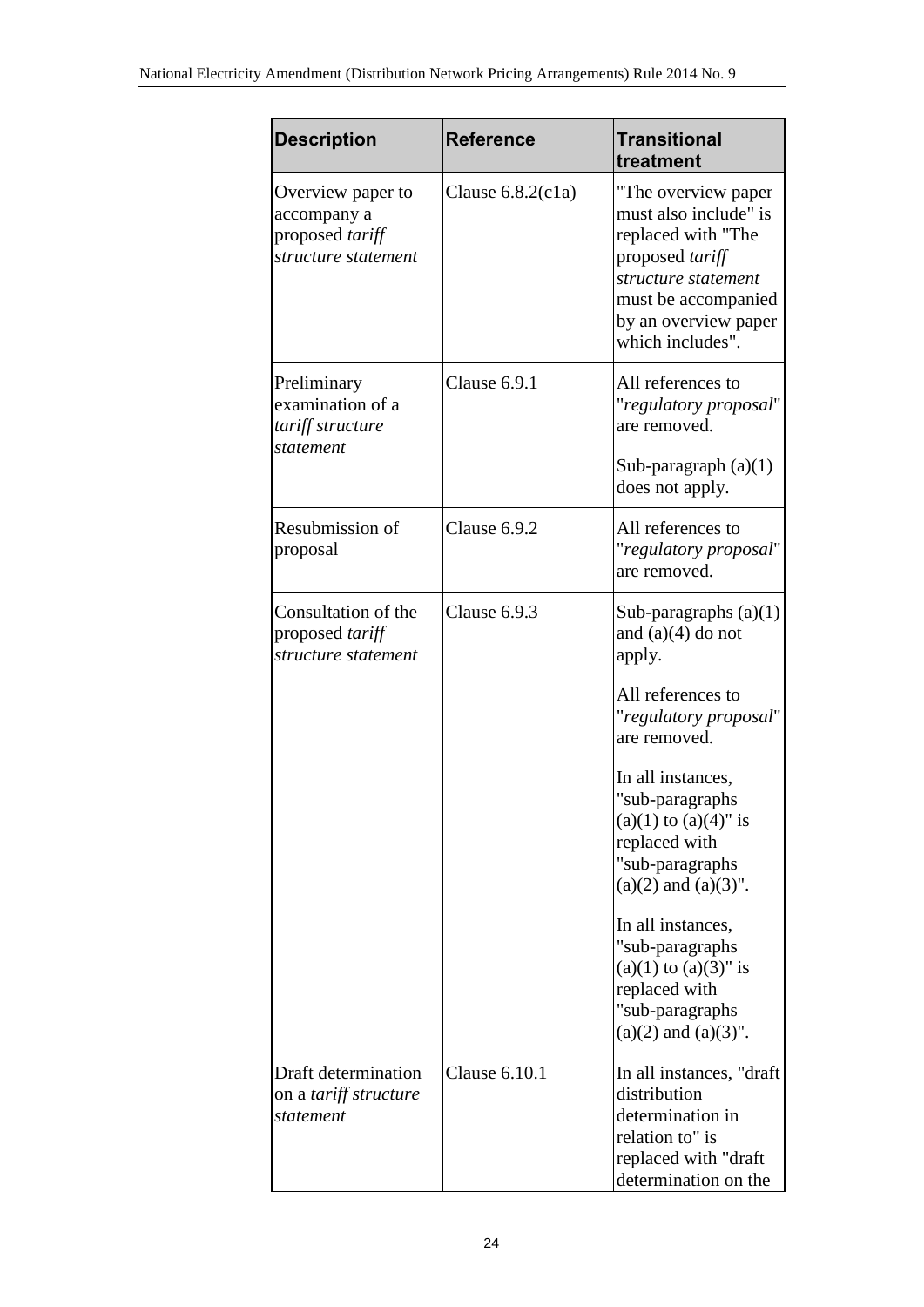| <b>Description</b>                                                          | <b>Reference</b> | <b>Transitional</b><br>treatment                                                                                                                                                    |
|-----------------------------------------------------------------------------|------------------|-------------------------------------------------------------------------------------------------------------------------------------------------------------------------------------|
|                                                                             |                  | proposed <i>tariff</i><br>structure statement<br>submitted by".                                                                                                                     |
|                                                                             |                  | In all instances in<br>sub-paragraph $(b)(3)$ ,<br>"draft distribution<br>determination" is<br>replaced with "draft<br>determination".                                              |
|                                                                             |                  | All references to<br>"regulatory proposal"<br>are removed.                                                                                                                          |
|                                                                             |                  | In sub-paragraph<br>(b)(2),<br>"sub-paragraphs<br>$6.9.3(a)(1)$ to<br>$6.9.3(a)(4)$ " is<br>replaced with<br>"sub-paragraphs<br>$6.9.3(a)(2)$ and $(3)$ ".                          |
| Publication of draft<br>determination on a<br>tariff structure<br>statement | Clause 6.10.2    | In all instances,<br>"distribution<br>determination" is<br>replaced with<br>"determination on the<br>proposed <i>tariff</i><br>structure statement".                                |
|                                                                             |                  | In paragraph (a),<br>before " <i>publish</i> ", add<br>"but by no later than<br>1 July 2016".                                                                                       |
|                                                                             |                  | Sub-paragraph (a)(3)<br>is replaced with $"(3)$<br>the AER's reasons for<br>suggesting that the<br>proposed tariff<br>structure statement<br>should or should not<br>be approved;". |
|                                                                             |                  | Sub-paragraph $(a)(4)$<br>and paragraph (b) do                                                                                                                                      |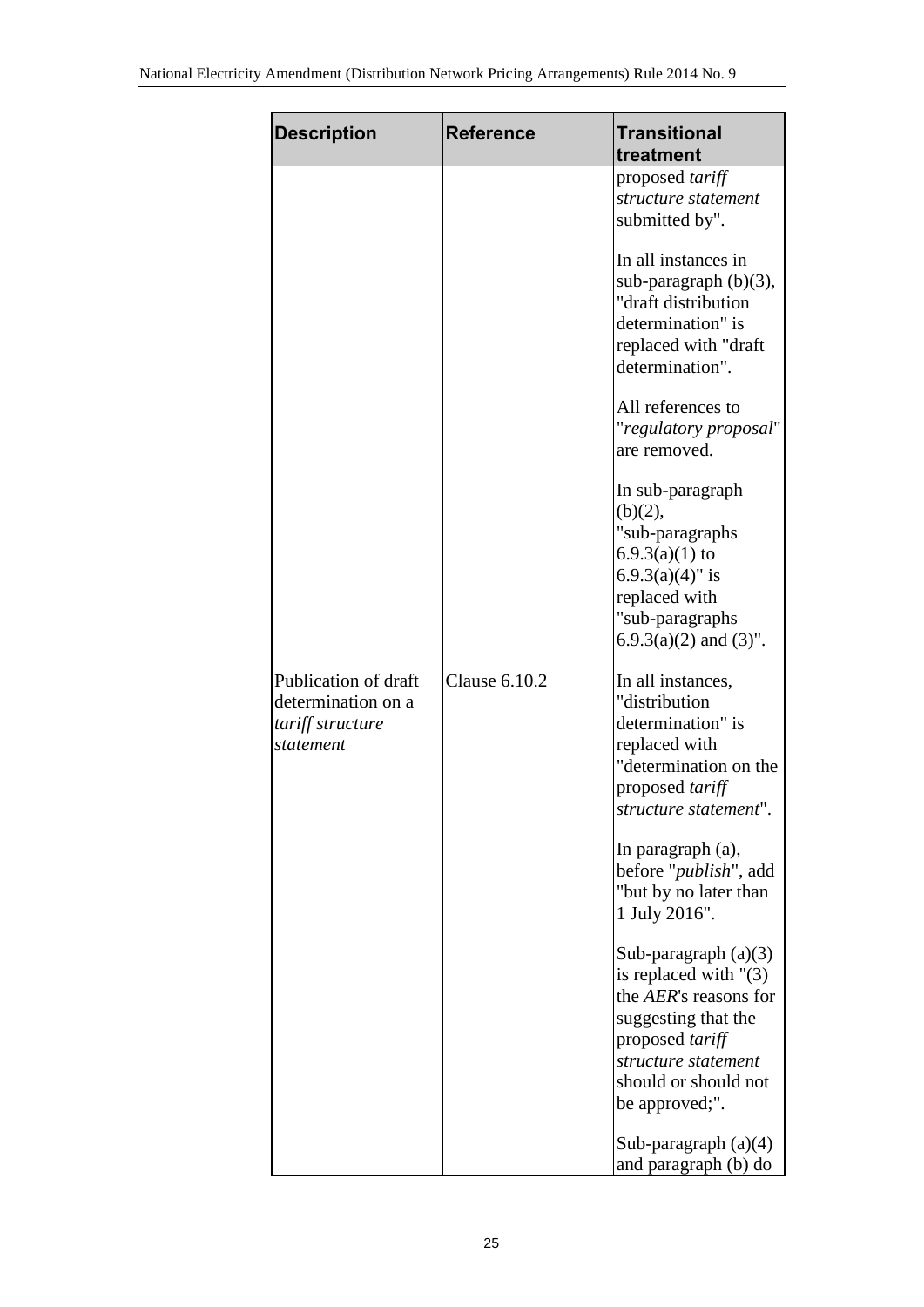| <b>Description</b>                                                 | <b>Reference</b>     | <b>Transitional</b><br>treatment                                                                                                                     |
|--------------------------------------------------------------------|----------------------|------------------------------------------------------------------------------------------------------------------------------------------------------|
|                                                                    |                      | not apply.                                                                                                                                           |
| Submission of<br>revised proposal                                  | Clause 6.10.3        | All references to<br>"revised regulatory<br><i>proposal</i> " are<br>removed.                                                                        |
|                                                                    |                      | Paragraphs (c) and<br>(c1) do not apply.                                                                                                             |
|                                                                    |                      | In all instances,<br>"distribution<br>determination" is<br>replaced with<br>"determination on the<br>proposed tariff<br>structure statement".        |
| Submission on<br>specified matters                                 | <b>Clause 6.10.4</b> | All references to<br>"revised regulatory<br>proposal" are<br>removed.                                                                                |
| Making of<br>determination                                         | Clause 6.11.1        | In all instances,<br>"distribution<br>determination" is<br>replaced with<br>"determination on the<br>proposed <i>tariff</i><br>structure statement". |
|                                                                    |                      | All references to<br>"regulatory proposal"<br>are removed.                                                                                           |
|                                                                    |                      | In paragraphs (a) and<br>$(b)$ , "in relation" is<br>replaced with<br>"submitted by".                                                                |
| Out of scope revised<br>regulatory proposal<br>or late submissions | Clause $6.11.1A$     | In all instances,<br>"distribution<br>determination" is<br>replaced with<br>"determination on the<br>proposed tariff<br>structure statement".        |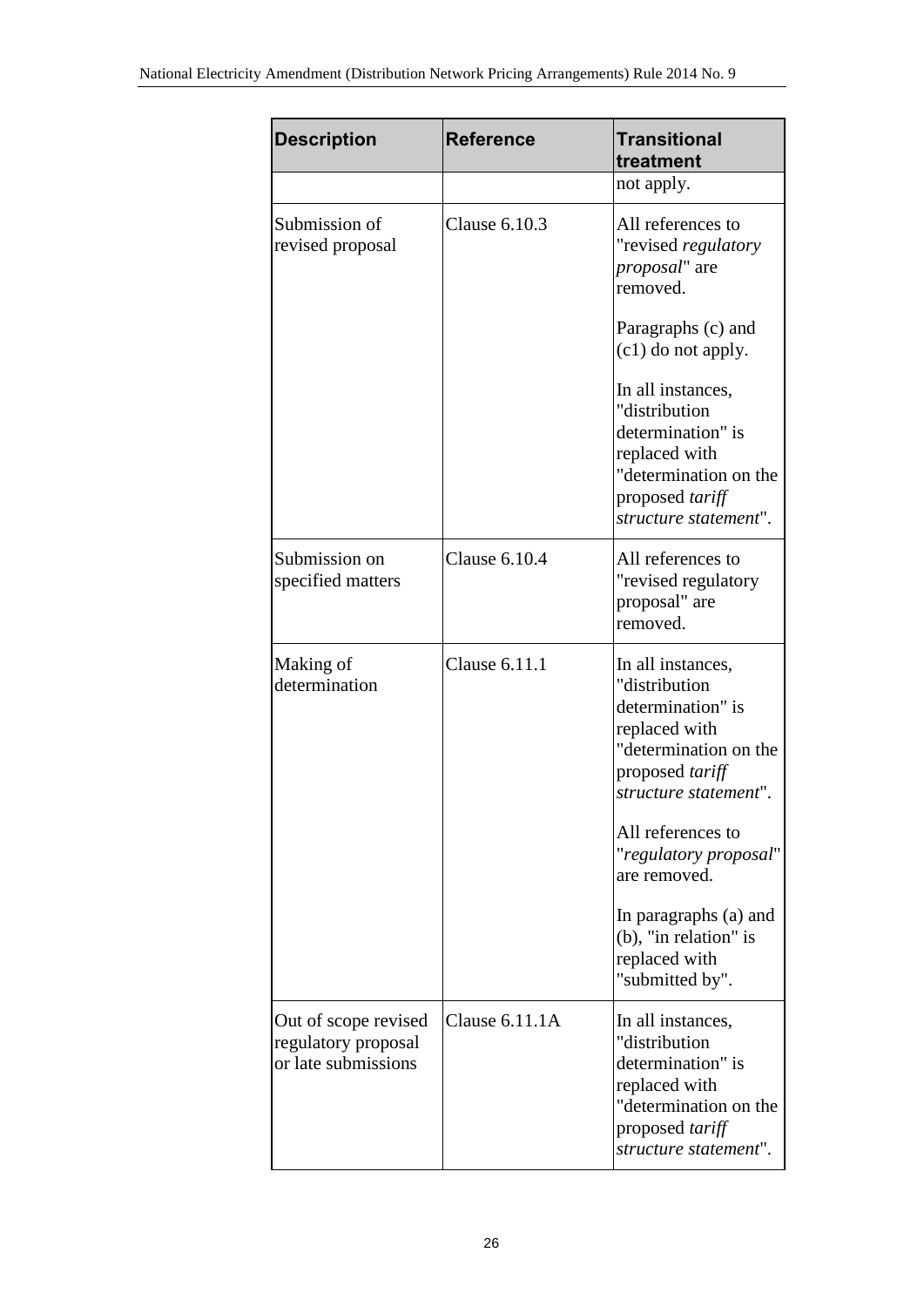| <b>Description</b>                                          | <b>Reference</b> | <b>Transitional</b><br>treatment                                                                                                                                                                                                                                                                                                           |
|-------------------------------------------------------------|------------------|--------------------------------------------------------------------------------------------------------------------------------------------------------------------------------------------------------------------------------------------------------------------------------------------------------------------------------------------|
|                                                             |                  | All references to<br>"revised regulatory<br>proposal" and<br>"regulatory proposal"<br>are removed.                                                                                                                                                                                                                                         |
| Notice of<br>determination                                  | Clause 6.11.2    | In all instances,<br>"distribution<br>determination" is<br>replaced with<br>"determination on the<br>proposed tariff<br>structure statement".<br>"2 months before the<br>commencement of<br>the relevant<br>regulatory control<br><i>period"</i> is replaced<br>with "30 January<br>2017".<br>Paragraph (3) is<br>replaced with $"(3)$ the |
|                                                             |                  | AER's reasons for<br>making the<br>determination in its<br>final form".                                                                                                                                                                                                                                                                    |
| Commencement of<br>the <i>tariff</i> structure<br>statement | Clause 6.11.3    | Paragraph (a) is<br>replaced with "(a) A<br>tariff structure<br>statement included in<br>the AER's<br>determination under<br>this rule 6.11 takes<br>effect at the<br>commencement of<br>the third <i>regulatory</i><br>year of the regulatory<br>control period to<br>which it relates".<br>Paragraph (b) does                            |
|                                                             |                  | not apply.                                                                                                                                                                                                                                                                                                                                 |
| Constituent decisions<br>of a distribution                  | Clause 6.12.1    | This rule does not                                                                                                                                                                                                                                                                                                                         |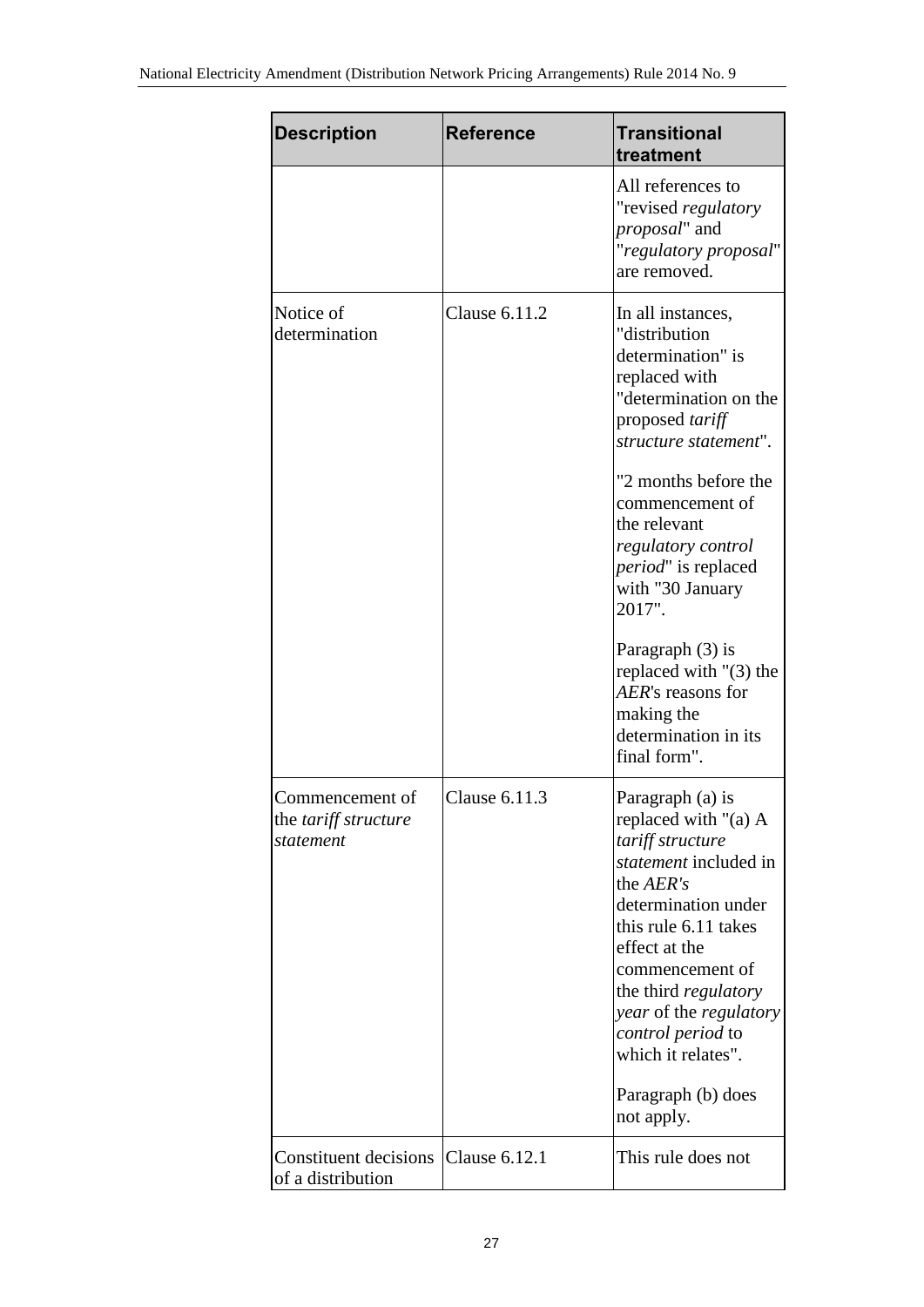| <b>Description</b>                                                                                            | <b>Reference</b>       | <b>Transitional</b><br>treatment                                                                                                                                                                                                                                                                                                                              |
|---------------------------------------------------------------------------------------------------------------|------------------------|---------------------------------------------------------------------------------------------------------------------------------------------------------------------------------------------------------------------------------------------------------------------------------------------------------------------------------------------------------------|
| determination                                                                                                 |                        | apply.                                                                                                                                                                                                                                                                                                                                                        |
| Reasons for decisions Clause 6.12.2                                                                           |                        | In paragraph (a),<br>"draft distribution<br>determination" is<br>replaced with "draft<br>determination".<br>In paragraph (a),<br>"final distribution<br>determination" is<br>replaced with "final<br>determination".<br>In sub-paragraph<br>$(a)(2)$ , delete from ",<br>including:" to the end<br>of sub-paragraph (ii).<br>Paragraph (b) does<br>not apply. |
| Extent of the AER's<br>discretion in making<br>the determination                                              | Clause $6.12.3(a)-(i)$ | These rules do not<br>apply.                                                                                                                                                                                                                                                                                                                                  |
| Amending a proposed Clause 6.12.3(1)<br>tariff structure<br>statement                                         |                        | "distribution<br>determination in<br>relation to a<br><b>Distribution Network</b><br>Service Provider" is<br>replaced with "final"<br>determination under<br>rule 6.11".<br>"that distribution<br>determination" is<br>replaced with "that<br>determination".                                                                                                 |
| Revocation and<br>substitution of a <i>tariff</i><br>structure statement<br>for wrong<br>information or error | Rule 6.13              | In all instances,<br>"distribution<br>determination" is<br>replaced with "tariff"<br>structure statement".                                                                                                                                                                                                                                                    |
| Tariff structure<br>statement                                                                                 | Clause $6.18.1A(f)$    | Insert "subsequent"<br>before "regulatory                                                                                                                                                                                                                                                                                                                     |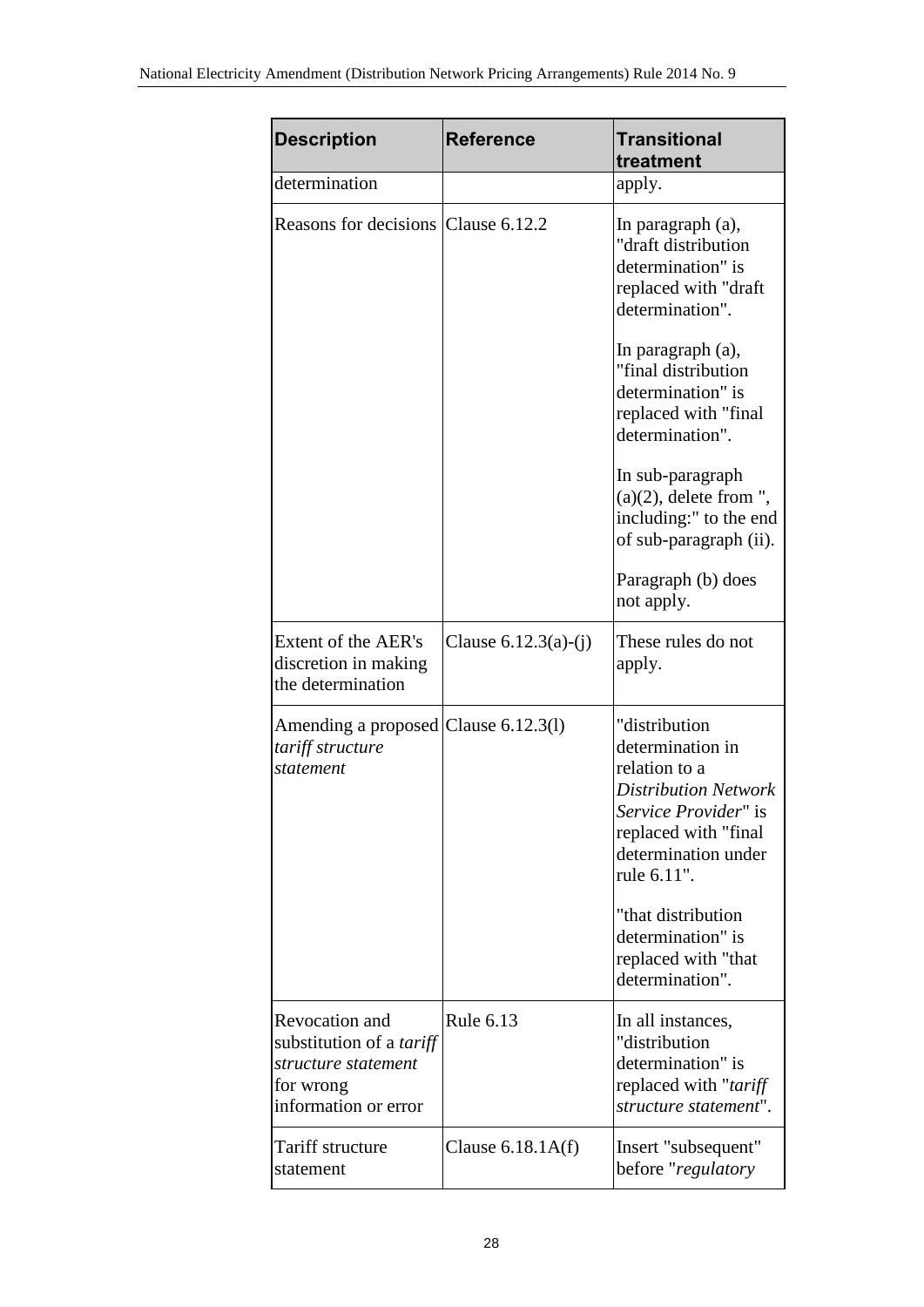| <b>Description</b>                                  | <b>Reference</b>    | <b>Transitional</b><br>treatment                                                                                                                                                                              |
|-----------------------------------------------------|---------------------|---------------------------------------------------------------------------------------------------------------------------------------------------------------------------------------------------------------|
|                                                     |                     | year".                                                                                                                                                                                                        |
| Amending a current<br>tariff structure<br>statement | Clause $6.18.1B$    | "(other than the first)"<br>regulatory year of a<br>regulatory control<br><i>period</i> )" is replaced<br>with "(other than the<br>third <i>regulatory</i> year<br>of a regulatory<br>control period)".       |
| Sub-threshold tariffs                               | Clause $6.18.1C(a)$ | "(other than the first)<br><i>regulatory year of a</i><br>regulatory control<br><i>period</i> )" is replaced<br>with "(other than the<br>third <i>regulatory</i> year<br>of a regulatory<br>control period)". |

(b) For the avoidance of doubt, an affected DNSP's *tariff structure statement* for the initial regulatory control period does not form a part of the distribution determination for the initial regulatory control period of that affected DNSP.

### **11.73.3 Dispute resolution**

Until the end of the second *regulatory year* of the initial regulatory control period of an affected DNSP, the reference in clause  $6.22.2(a)(1)$  to "the *Distribution Network Service Provider's tariff structure statement*" is deemed to be removed.

### **Division 3 Transitional provisions for Tasmanian Distribution Network Service Provider**

### **11.74 Application of former Chapter 6**

Former Chapter 6 applies to the exclusion of current Chapter 6 in relation to the *regulatory control period* of the Tasmanian DNSP commencing 1 July 2012.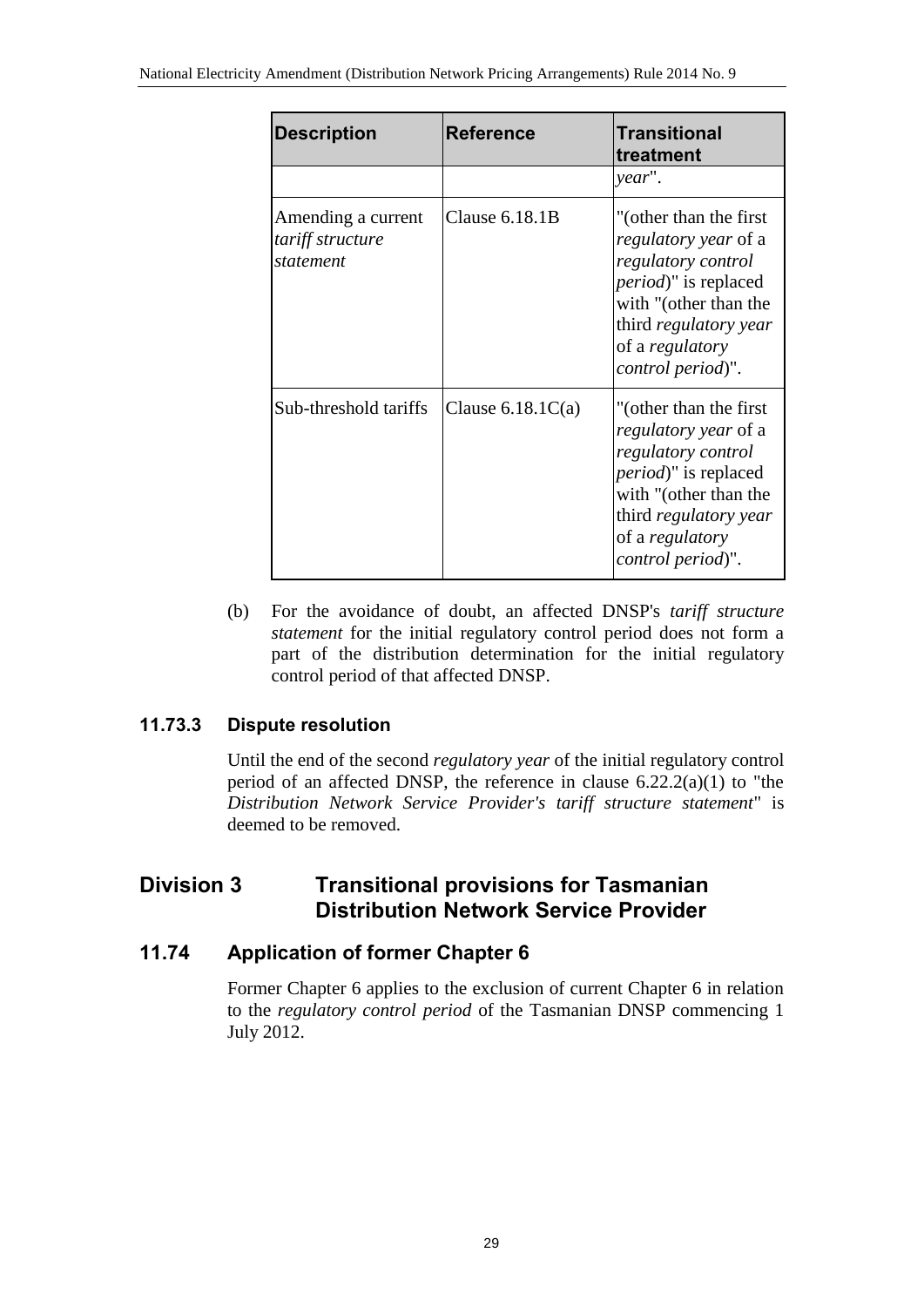### **Division 4 Transitional provisions for Victorian Distribution Network Service Providers**

### **11.75 General provisions**

#### **11.75.1 Definitions**

In this Division 4:

**affected DNSP** means a Victorian DNSP.

**initial regulatory control period** means the regulatory control period commencing 1 January 2016.

### **11.76 Special provisions applying to affected DNSPs**

#### **11.76.1 Distribution determination and pricing proposals**

- (a) Former Chapter 6 governs the making of a distribution determination (not including a *tariff structure statement*) for the initial regulatory control period of an affected DNSP.
- (b) Former Chapter 6 applies in relation to an affected DNSP's *pricing proposal* for the first *regulatory year* of the initial regulatory control period of the affected DNSP.
- (c) Current Chapter 6 applies in relation to an affected DNSP's *pricing proposals* for the second and remaining *regulatory years* of the initial regulatory control period of the affected DNSP. subject to the modifications set out in the following table:

| <b>Description</b>                                             | <b>Reference</b>      | Transitional<br>treatment              |
|----------------------------------------------------------------|-----------------------|----------------------------------------|
| Submission of a<br>pricing proposal                            | Clause $6.18.2(b)(7)$ | "including" is<br>replaced with "and". |
| Approval of a <i>pricing</i> Clause $6.18.8(a)(1)$<br>proposal |                       | "including" is<br>replaced with "and". |

### **11.76.2 Tariff structure statement**

(a) The making, amendment and operation of an affected DNSP's *tariff structure statement* for the initial regulatory control period is governed by current Chapter 6 subject to the modifications set out in the following table: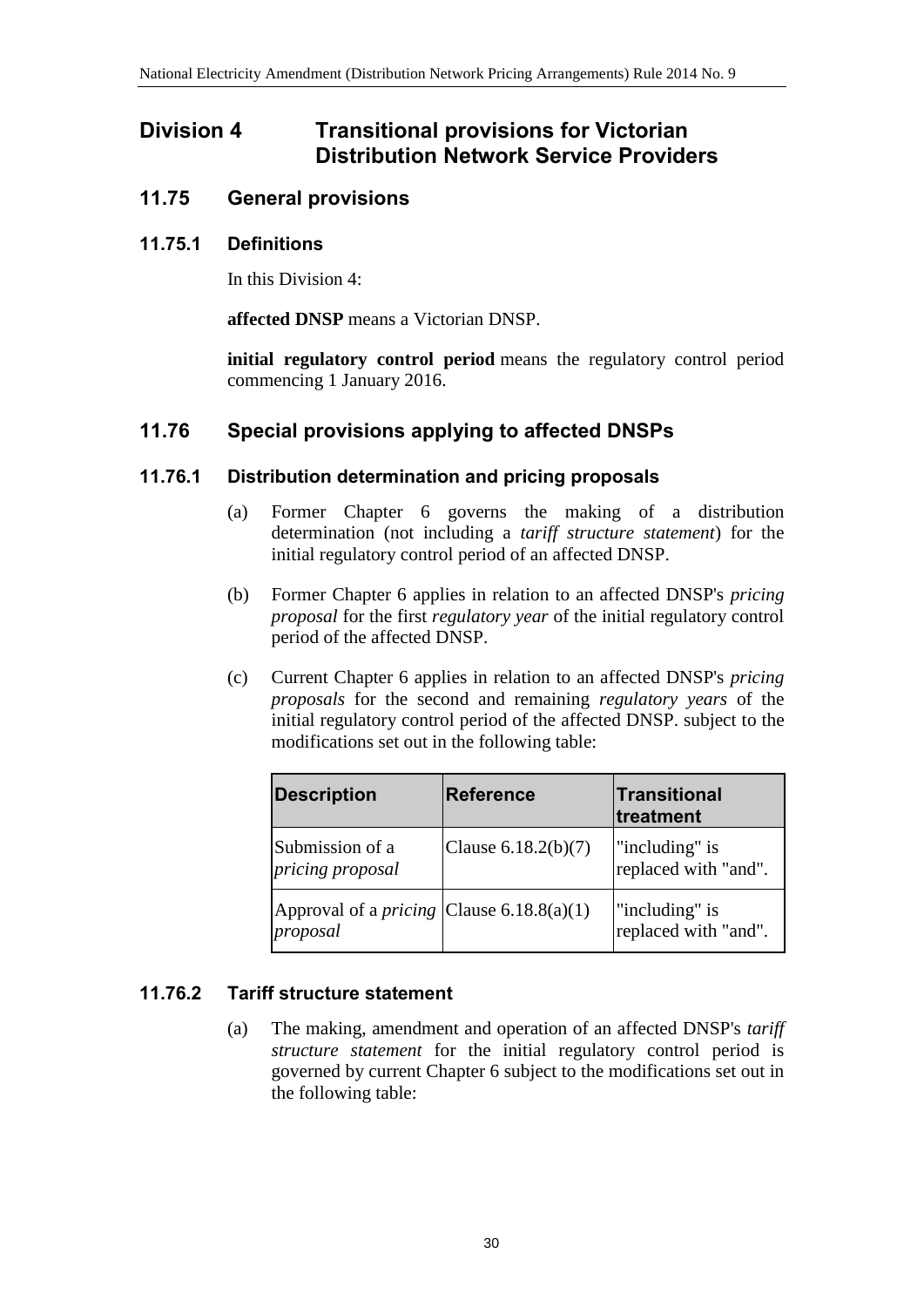| <b>Description</b>                                                         | <b>Reference</b>                          | Transitional<br>treatment                                                                                                                                                                                                                                                                                                      |
|----------------------------------------------------------------------------|-------------------------------------------|--------------------------------------------------------------------------------------------------------------------------------------------------------------------------------------------------------------------------------------------------------------------------------------------------------------------------------|
| Submission of <i>tariff</i><br>structure statement                         | Clause $6.8.2(a)$ , $(b)$ ,<br>(e), (f)   | All references to<br>"regulatory proposal"<br>are removed.                                                                                                                                                                                                                                                                     |
|                                                                            |                                           | Sub-paragraphs<br>$(b)(1)$ and $(b)(2)$ are<br>replaced with "by 25<br>September 2015".                                                                                                                                                                                                                                        |
| Requirements for a<br>regulatory proposal                                  | Clause $6.8.2(c)$ , $(c1)$ ,<br>(c2), (d) | These rules do not<br>apply.                                                                                                                                                                                                                                                                                                   |
|                                                                            |                                           | Insert a new clause<br>$6.8.2(c)$ : "A proposed<br>tariff structure<br>statement must be<br>accompanied by<br>information that<br>contains a description<br>(with supporting<br>materials) of how the<br>proposed tariff<br>structure statement<br>complies with the<br>pricing principles for<br>direct control<br>services". |
| Overview paper to<br>accompany a<br>proposed tariff<br>structure statement | Clause $6.8.2(c1a)$                       | "The overview paper<br>must also include" is<br>replaced with "The<br>proposed tariff<br>structure statement<br>must be accompanied<br>by an overview paper<br>which includes".                                                                                                                                                |
| Preliminary<br>examination of a<br>tariff structure<br>statement           | Clause 6.9.1                              | All references to<br>"regulatory proposal"<br>are removed.<br>Sub-paragraph $(a)(1)$<br>does not apply.                                                                                                                                                                                                                        |
| Resubmission of<br>proposal                                                | Clause 6.9.2                              | All references to<br>"regulatory proposal"<br>are removed.                                                                                                                                                                                                                                                                     |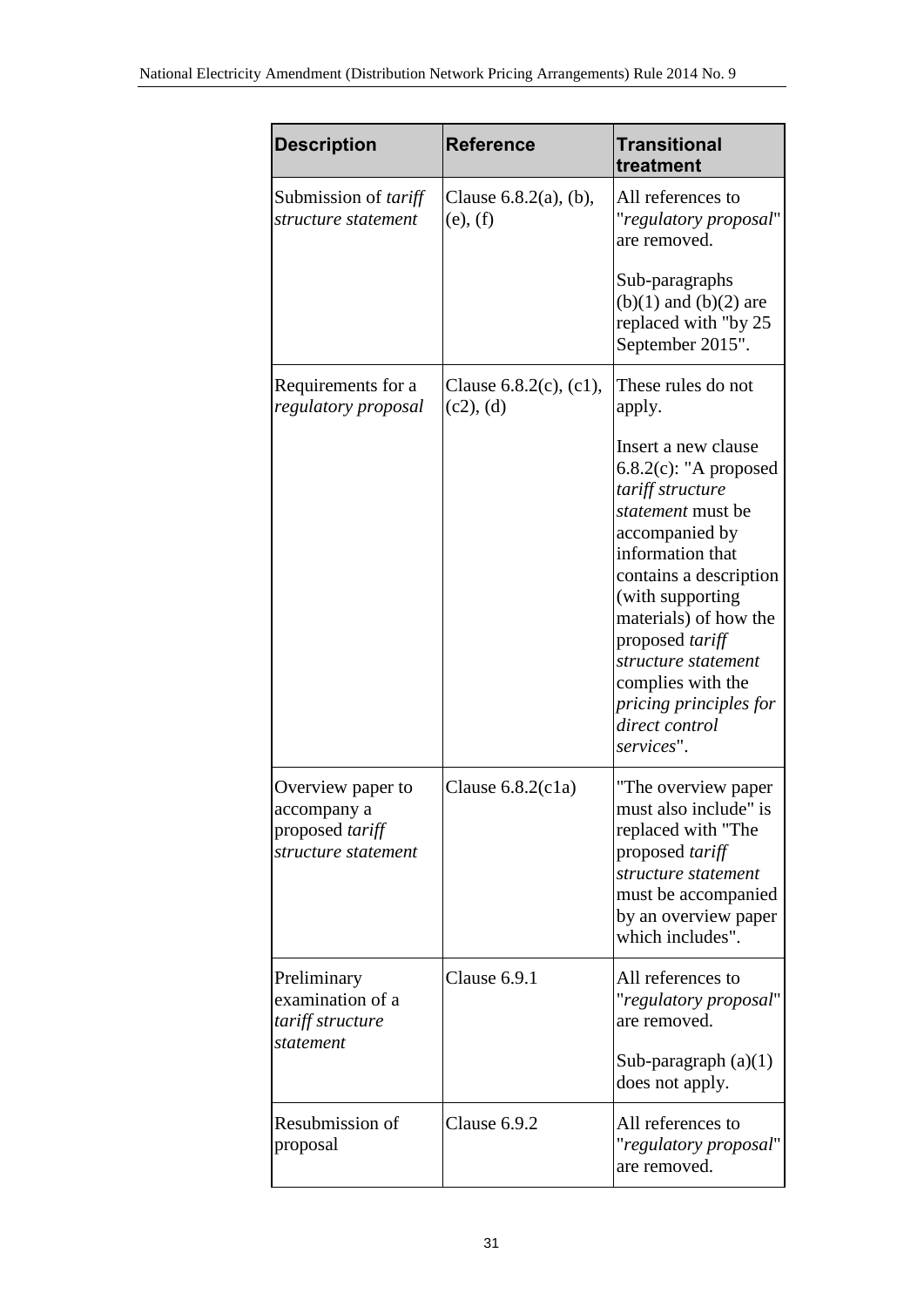| <b>Description</b>                                               | <b>Reference</b> | <b>Transitional</b><br>treatment                                                                                                                                                                                    |
|------------------------------------------------------------------|------------------|---------------------------------------------------------------------------------------------------------------------------------------------------------------------------------------------------------------------|
|                                                                  |                  | In paragraph $(a)$ , "20<br>business days" is<br>replaced with "10<br>business days".                                                                                                                               |
| Consultation of the<br>proposed tariff<br>structure statement    | Clause 6.9.3     | Sub-paragraphs $(a)(1)$<br>and $(a)(4)$ do not<br>apply.                                                                                                                                                            |
|                                                                  |                  | All references to<br>"regulatory proposal"<br>are removed.                                                                                                                                                          |
|                                                                  |                  | In all instances,<br>"sub-paragraphs"<br>$(a)(1)$ to $(a)(4)$ " is<br>replaced with<br>"sub-paragraphs"<br>$(a)(2)$ and $(a)(3)$ ".                                                                                 |
|                                                                  |                  | In all instances,<br>"sub-paragraphs"<br>$(a)(1)$ to $(a)(3)$ " is<br>replaced with<br>"sub-paragraphs<br>$(a)(2)$ and $(a)(3)$ ".                                                                                  |
|                                                                  |                  | In sub-paragraph<br>$(b)(1)$ , "40 business<br><i>days</i> " is replaced with<br>"30 business days".                                                                                                                |
|                                                                  |                  | In paragraph $(c)$ , "30<br>business days" is<br>replaced with "15<br>business days".                                                                                                                               |
| Draft determination<br>on a <i>tariff structure</i><br>statement | Clause 6.10.1    | In all instances, "draft"<br>distribution<br>determination in<br>relation to" is<br>replaced with "draft<br>determination on the<br>proposed tariff<br>structure statement<br>submitted by".<br>In all instances in |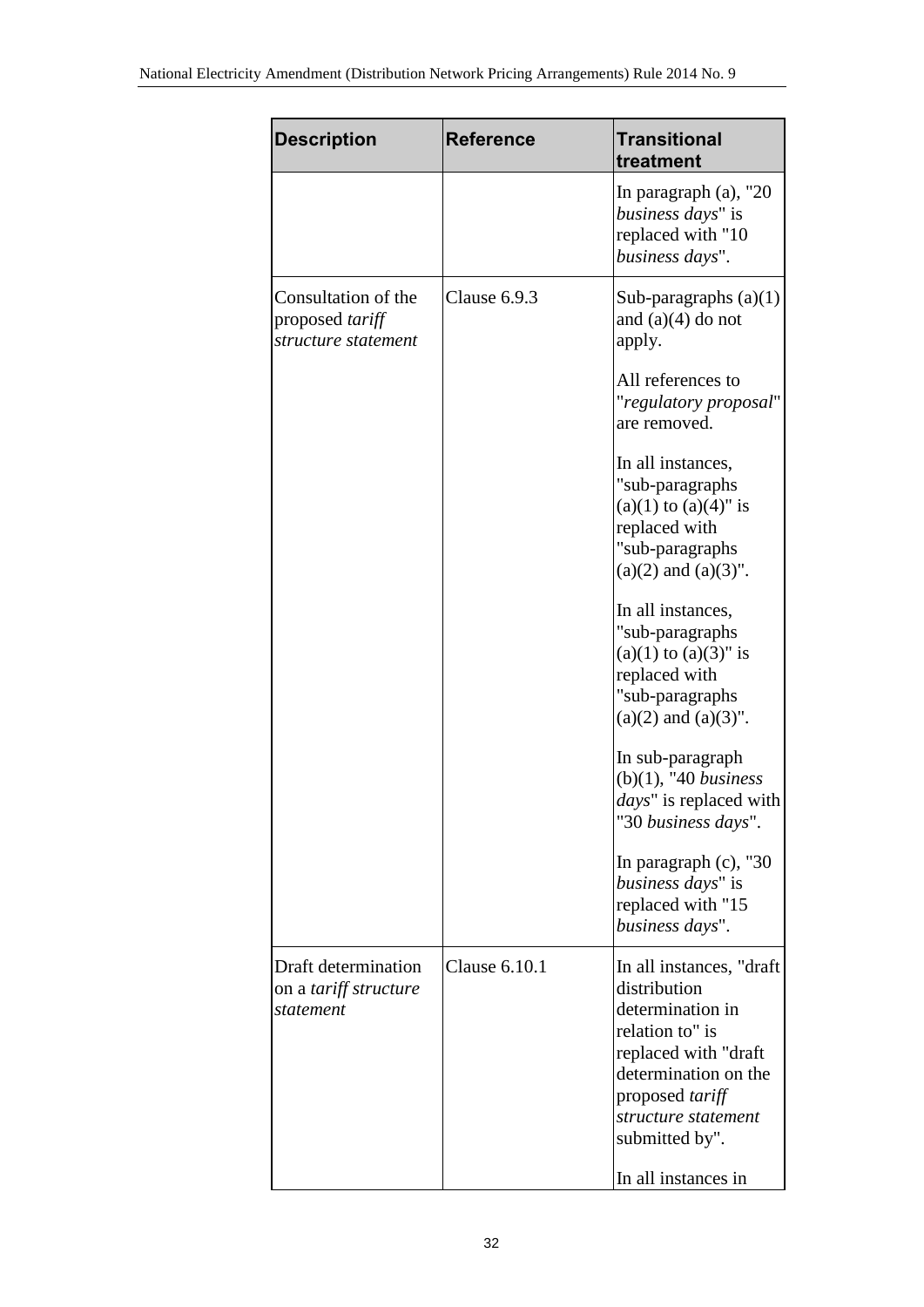| <b>Description</b>                                                          | <b>Reference</b>     | <b>Transitional</b><br>treatment                                                                                                                                                                                                      |
|-----------------------------------------------------------------------------|----------------------|---------------------------------------------------------------------------------------------------------------------------------------------------------------------------------------------------------------------------------------|
|                                                                             |                      | sub-paragraph (b)(3),<br>"draft distribution<br>determination" is<br>replaced with "draft<br>determination".<br>All references to<br>"regulatory proposal"                                                                            |
|                                                                             |                      | are removed.<br>In sub-paragraph<br>(b)(2),<br>"sub-paragraphs<br>$6.9.3(a)(1)$ to<br>$6.9.3(a)(4)$ " is<br>replaced with<br>"sub-paragraphs<br>$6.9.3(a)(2)$ and $(3)$ ".                                                            |
| Publication of draft<br>determination on a<br>tariff structure<br>statement | <b>Clause 6.10.2</b> | In all instances,<br>"distribution<br>determination" is<br>replaced with<br>"determination on the<br>proposed tariff<br>structure statement".<br>In paragraph (a),<br>before " <i>publish</i> ", add<br>"but by no later than         |
|                                                                             |                      | 22 February 2016".<br>Sub-paragraph $(a)(3)$<br>is replaced with $"(3)$<br>the AER's reasons for<br>suggesting that the<br>proposed tariff<br>structure statement<br>should or should not<br>be approved;".<br>Sub-paragraph $(a)(4)$ |
|                                                                             |                      | and paragraph (b) do<br>not apply.                                                                                                                                                                                                    |
| Submission of<br>revised proposal                                           | Clause 6.10.3        | All references to<br>"revised regulatory<br><i>proposal</i> " are                                                                                                                                                                     |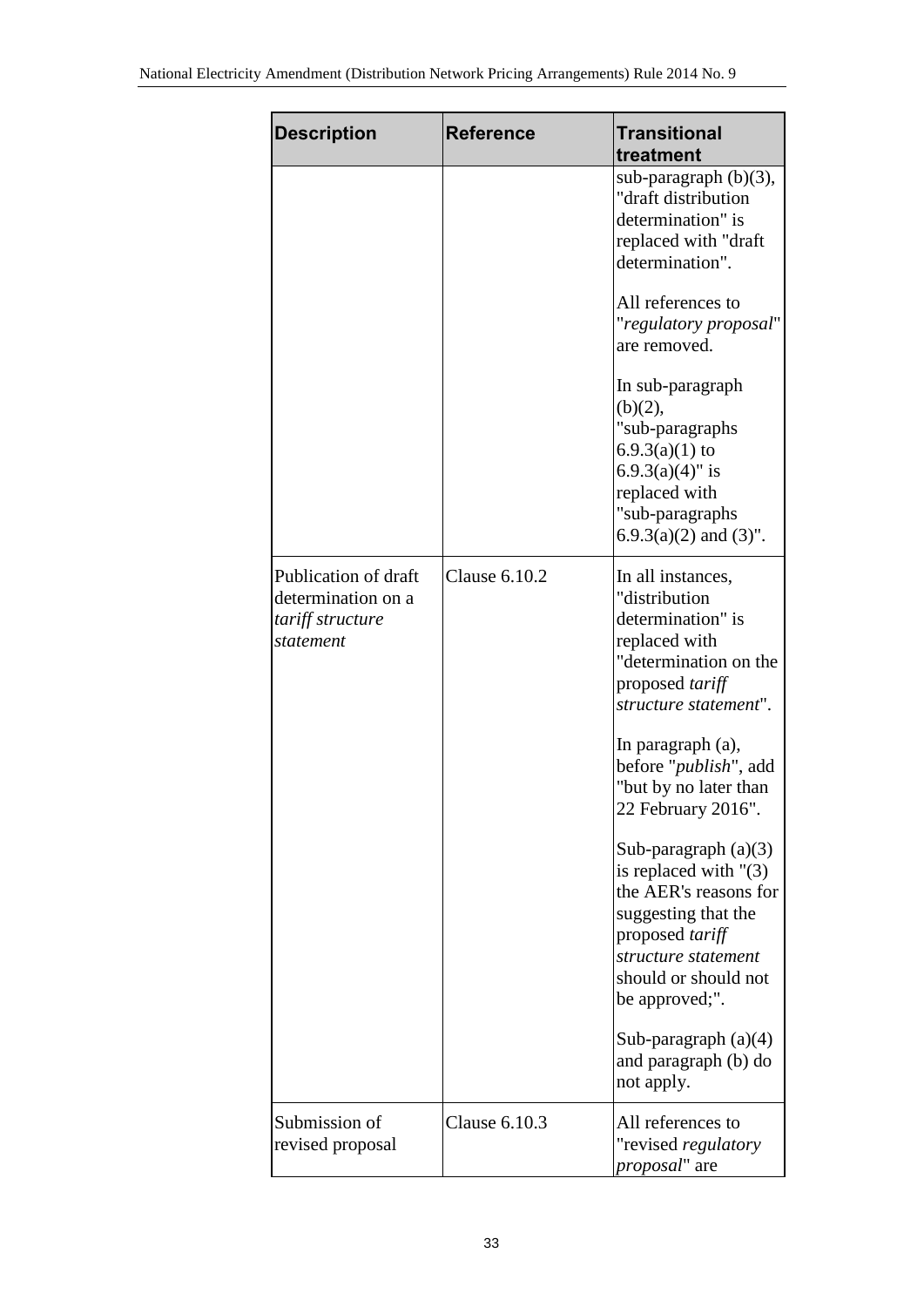| <b>Description</b>                                                 | <b>Reference</b> | <b>Transitional</b><br>treatment                                                                                                                                                                                                                                                                  |
|--------------------------------------------------------------------|------------------|---------------------------------------------------------------------------------------------------------------------------------------------------------------------------------------------------------------------------------------------------------------------------------------------------|
|                                                                    |                  | removed.                                                                                                                                                                                                                                                                                          |
|                                                                    |                  | Paragraphs (c) and<br>$(c1)$ do not apply.                                                                                                                                                                                                                                                        |
|                                                                    |                  | In all instances,<br>"distribution<br>determination" is<br>replaced with<br>"determination on the<br>proposed tariff<br>structure statement".                                                                                                                                                     |
| Submission on<br>specified matters                                 | Clause 6.10.4    | All references to<br>"revised regulatory<br>proposal" are<br>removed.                                                                                                                                                                                                                             |
| Making of<br>determination                                         | Clause 6.11.1    | In all instances,<br>"distribution<br>determination" is<br>replaced with<br>"determination on the<br>proposed tariff<br>structure statement".<br>All references to<br>"regulatory proposal"<br>are removed.<br>In paragraphs (a) and<br>(b), "in relation" is<br>replaced with<br>"submitted by". |
| Out of scope revised<br>regulatory proposal<br>or late submissions | Clause 6.11.1A   | In all instances,<br>"distribution<br>determination" is<br>replaced with<br>"determination on the<br>proposed tariff<br>structure statement".<br>All references to<br>"revised regulatory<br>proposal" and<br>"regulatory proposal"<br>are removed.                                               |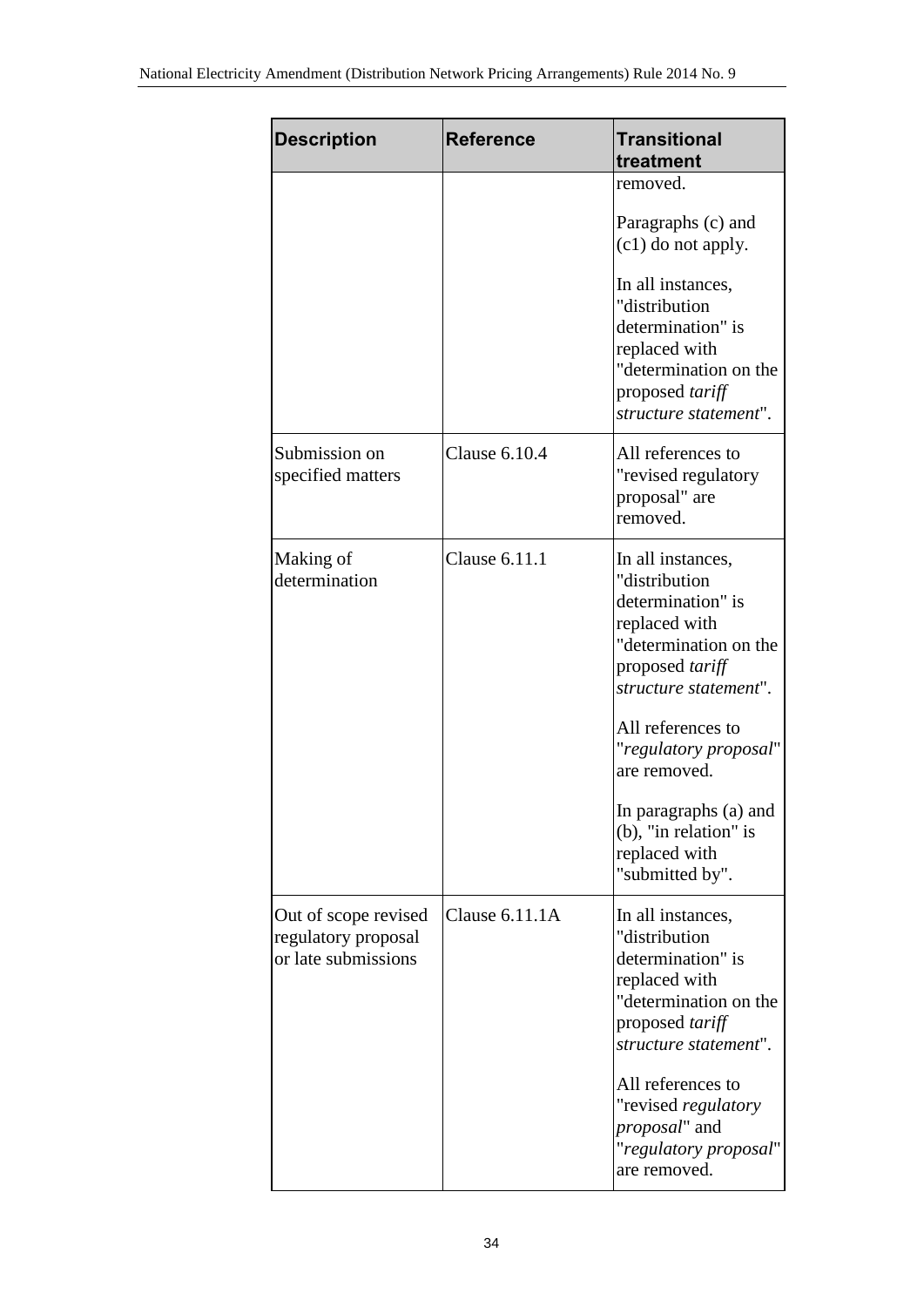| <b>Description</b>                                          | <b>Reference</b>     | <b>Transitional</b><br>treatment                                                                                                                                                                                                                                                                                                                                                                           |
|-------------------------------------------------------------|----------------------|------------------------------------------------------------------------------------------------------------------------------------------------------------------------------------------------------------------------------------------------------------------------------------------------------------------------------------------------------------------------------------------------------------|
| Notice of<br>determination                                  | Clause 6.11.2        | In all instances,<br>"distribution<br>determination" is<br>replaced with<br>"determination on the<br>proposed tariff<br>structure statement".<br>"2 months before the<br>commencement of<br>the relevant<br>regulatory control<br>period" is replaced<br>with "29 July 2016".<br>Paragraph $(3)$ is<br>replaced with $"(3)$ the<br>AER's reasons for<br>making the<br>determination in its<br>final form". |
| Commencement of<br>the tariff structure<br>statement        | Clause 6.11.3        | Paragraph (a) is<br>replaced with " $(a)$ A<br>tariff structure<br>statement included in<br>the AER's<br>determination under<br>this rule 6.11 takes<br>effect at the<br>commencement of<br>the second <i>regulatory</i><br>year of the regulatory<br>control period to<br>which it relates".<br>Paragraph (b) does<br>not apply.                                                                          |
| Constituent decisions<br>of a distribution<br>determination | <b>Clause 6.12.1</b> | This rule does not<br>apply.                                                                                                                                                                                                                                                                                                                                                                               |
| Reasons for decisions Clause 6.12.2                         |                      | In paragraph (a),<br>"draft distribution<br>determination" is<br>replaced with "draft                                                                                                                                                                                                                                                                                                                      |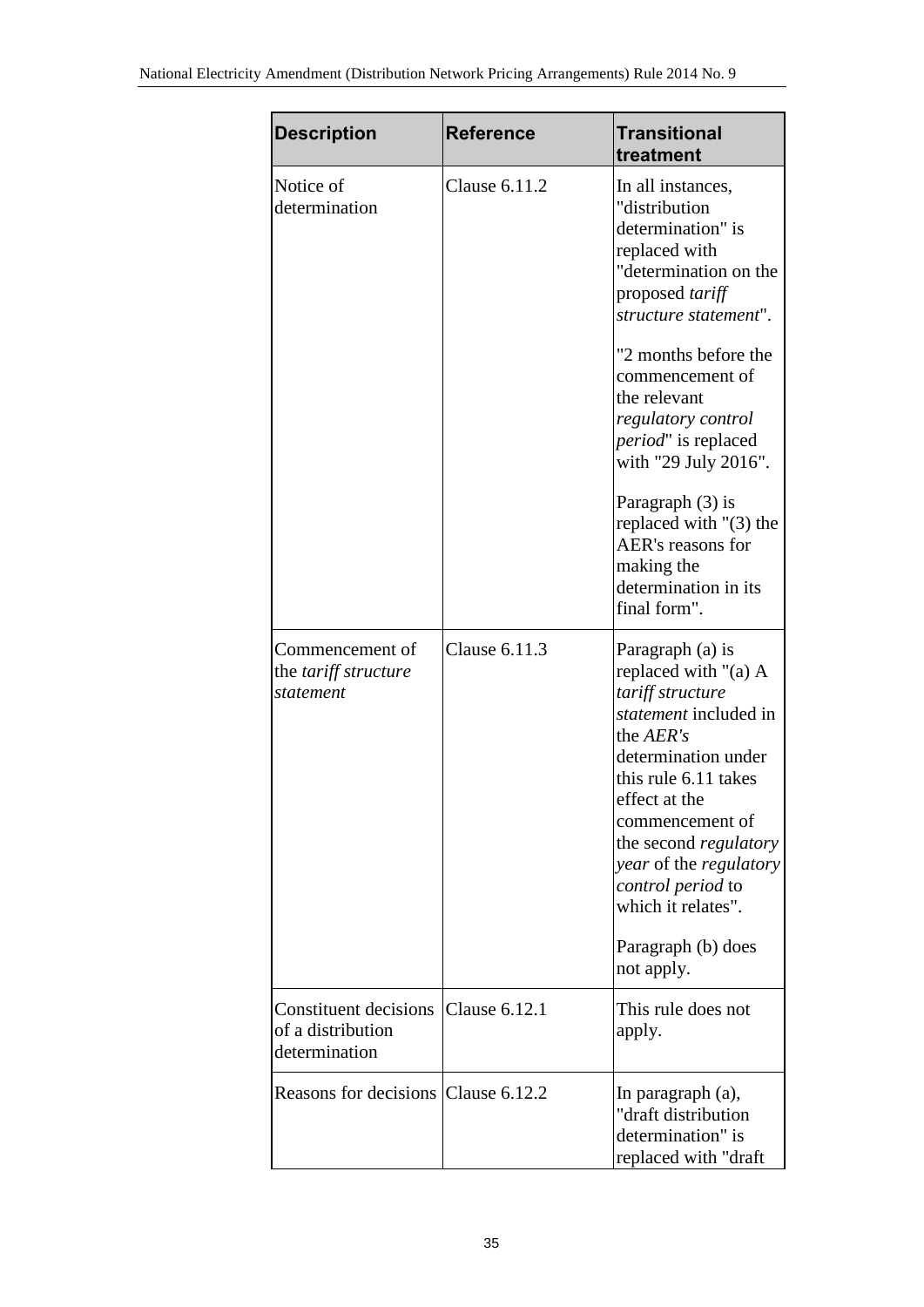| <b>Description</b>                                                                                            | <b>Reference</b>       | <b>Transitional</b><br>treatment                                                                                                                                                                                                                             |
|---------------------------------------------------------------------------------------------------------------|------------------------|--------------------------------------------------------------------------------------------------------------------------------------------------------------------------------------------------------------------------------------------------------------|
|                                                                                                               |                        | determination".                                                                                                                                                                                                                                              |
|                                                                                                               |                        | In paragraph (a),<br>"final distribution<br>determination" is<br>replaced with "final<br>determination".<br>In sub-paragraph                                                                                                                                 |
|                                                                                                               |                        | $(a)(2)$ , delete from ",<br>including:" to the end<br>of sub-paragraph (ii).                                                                                                                                                                                |
|                                                                                                               |                        | Paragraph (b) does<br>not apply.                                                                                                                                                                                                                             |
| Extent of the AER's<br>discretion in making<br>the determination                                              | Clause $6.12.3(a)-(i)$ | These rules do not<br>apply.                                                                                                                                                                                                                                 |
| Amending a proposed Clause 6.12.3(1)<br>tariff structure<br>statement                                         |                        | "distribution<br>determination in<br>relation to a<br><b>Distribution Network</b><br>Service Provider" is<br>replaced with "final<br>determination under<br>rule 6.11".<br>"that distribution<br>determination" is<br>replaced with "that<br>determination". |
| Revocation and<br>substitution of a <i>tariff</i><br>structure statement<br>for wrong<br>information or error | Rule 6.13              | In all instances,<br>"distribution<br>determination" is<br>replaced with "tariff"<br>structure statement".                                                                                                                                                   |
| Tariff structure<br>statement                                                                                 | Clause $6.18.1A(f)$    | Insert "subsequent"<br>before "regulatory<br>year".                                                                                                                                                                                                          |
| Amending a current<br>tariff structure<br>statement                                                           | <b>Clause 6.18.1B</b>  | "(other than the first<br><i>regulatory year</i> of a<br>regulatory control<br><i>period</i> )" is replaced                                                                                                                                                  |